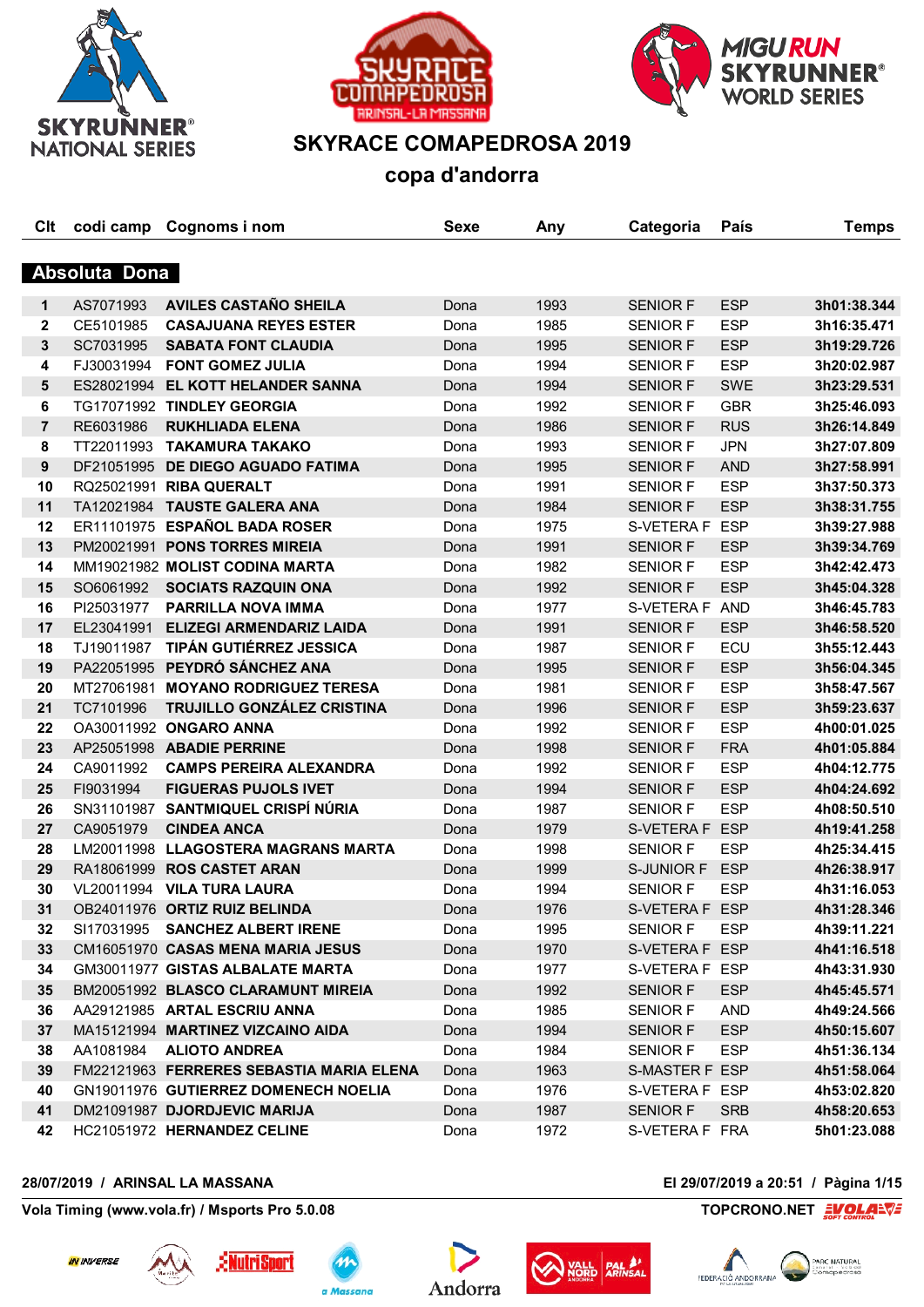





| Clt | codi camp  | Cognoms i nom                    | Sexe | Any  | Categoria             | País       | <b>Temps</b> |
|-----|------------|----------------------------------|------|------|-----------------------|------------|--------------|
|     |            |                                  |      |      |                       |            |              |
| 43  | CL9021966  | <b>CHICO PERLES LOLA</b>         | Dona | 1966 | S-MASTER F ESP        |            | 5h13:12.439  |
| 44  | GC21091991 | <b>GUÉPIN CLAIRE</b>             | Dona | 1991 | <b>SENIOR F</b>       | <b>FRA</b> | 5h14:32.721  |
| 45  | AE19021987 | ADÁN HIDALGO ELENA               | Dona | 1987 | <b>SENIOR F</b>       | <b>ESP</b> | 5h27:46.852  |
| 46  | GY20051986 | <b>GARCIA DIAZ YOLANDA</b>       | Dona | 1986 | <b>SENIOR F</b>       | <b>ESP</b> | 5h28:19.037  |
| 47  |            | AM11031974 ASENSIO GARCIA MONTSE | Dona | 1974 | S-VETERA F ESP        |            | 5h32:41.595  |
| 48  | SM29061978 | <b>SUBILS TORRAS MERCE</b>       | Dona | 1978 | S-VETERA F            | <b>ESP</b> | 5h38:15.393  |
| 49  | SE21071990 | <b>SESE SALAMAÑA ESTHER</b>      | Dona | 1990 | <b>SENIOR F</b>       | <b>ESP</b> | 5h40:11.886  |
| 50  | CR18041971 | <b>CORTES SANCHEZ ROSA</b>       | Dona | 1971 | S-VETERA F            | <b>ESP</b> | 5h46:28.144  |
| 51  | GJ4061987  | <b>GARCIA CASADEVALL JESS</b>    | Dona | 1987 | <b>SENIOR F</b>       | <b>ESP</b> | 5h50:03.155  |
| 52  | OS8061974  | <b>ORRIOLS CUESTA SONIA</b>      | Dona | 1974 | S-VETERA F            | <b>ESP</b> | 5h51:29.213  |
| 53  | JG3051990  | <b>JULIA TEJEDOR GEMMA</b>       | Dona | 1990 | <b>SENIOR F</b>       | <b>ESP</b> | 5h58:28.126  |
| 54  | HS13011996 | <b>HUELGAS FERNÁNDEZ SILVIA</b>  | Dona | 1996 | <b>SENIOR F</b>       | <b>ESP</b> | 5h59:58.133  |
| 55  | DA27021969 | <b>DOMINGO MASDEU ALÍCIA</b>     | Dona | 1969 | <b>S-MASTER F ESP</b> |            | 6h00:45.814  |
| 56  | GM2701993  | <b>GARAT MANON</b>               | Dona | 1993 | <b>SENIOR F</b>       | <b>FRA</b> | 6h17:35.037  |
| 57  | RJ2021994  | <b>RENLUND JESSICA</b>           | Dona | 1994 | <b>SENIOR F</b>       | <b>FIN</b> | 6h27:19.342  |
|     |            |                                  |      |      |                       |            |              |

## **Absoluta Home**

| 1            | MJ19111997 | <b>MARGARIT SOLÉ JAN</b>         | Home | 1997 | <b>SENIOR M</b> | <b>ESP</b> | 2h36:32.993 |
|--------------|------------|----------------------------------|------|------|-----------------|------------|-------------|
| $\mathbf{2}$ | ME18071986 | <b>MARKOV EVGENY</b>             | Home | 1986 | <b>SENIOR M</b> | <b>RUS</b> | 2h37:52.473 |
| 3            | BR6071994  | <b>BRATINA ROK</b>               | Home | 1994 | <b>SENIOR M</b> | <b>SVN</b> | 2h39:41.676 |
| 4            | RP27031990 | <b>RULLAN ESTARELLES PERE</b>    | Home | 1990 | <b>SENIOR M</b> | <b>ESP</b> | 2h42:39.479 |
| 5            | DT9021999  | <b>DETIENNE THÉO</b>             | Home | 1999 | S-JUNIOR M FRA  |            | 2h44:37.785 |
| 6            |            | CM29081982 CASAL MIR MARC        | Home | 1982 | <b>SENIOR M</b> | <b>AND</b> | 2h45:10.546 |
| 7            | LM4031991  | <b>LAZARO MARTI</b>              | Home | 1991 | <b>SENIOR M</b> | <b>ESP</b> | 2h45:10.816 |
| 8            | SP30081993 | <b>SEBASTIEN POESY</b>           | Home | 1993 | <b>SENIOR M</b> | <b>FRA</b> | 2h46:10.765 |
| 9            | FA21021987 | <b>FORCADES ALEJANDRO</b>        | Home | 1987 | <b>SENIOR M</b> | <b>ESP</b> | 2h46:12.886 |
| 10           | EG28071984 | <b>ESPAÑÓ ANICETO GERARD</b>     | Home | 1984 | <b>SENIOR M</b> | <b>ESP</b> | 2h47:03.486 |
| 11           | CR8031995  | <b>CRIADO SÁNCHEZ RAÚL</b>       | Home | 1995 | <b>SENIOR M</b> | <b>ESP</b> | 2h47:41.762 |
| $12 \,$      | CJ12051990 | <b>CUESTA SANTAMARIA JONATAN</b> | Home | 1990 | <b>SENIOR M</b> | <b>ESP</b> | 2h50:02.586 |
| 13           | FB13121983 | <b>FERNANDEZ FERNANDEZ BORJA</b> | Home | 1983 | <b>SENIOR M</b> | <b>ESP</b> | 2h50:02.829 |
| 14           | LA24101990 | <b>LARRUZEA FERNANDEZ ASIER</b>  | Home | 1990 | <b>SENIOR M</b> | <b>ESP</b> | 2h50:15.074 |
| 15           | EA4101982  | <b>ESCALES ROCAMORA ALBERT</b>   | Home | 1982 | <b>SENIOR M</b> | <b>ESP</b> | 2h50:53.520 |
| 16           | BN7111996  | <b>BURGOS GÓMEZ NOEL</b>         | Home | 1996 | <b>SENIOR M</b> | <b>ESP</b> | 2h50:55.761 |
| 17           | NK6111982  | <b>NIKOLOV KIRIL</b>             | Home | 1982 | <b>SENIOR M</b> | <b>BGR</b> | 2h51:16.931 |
| 18           | BA5021990  | <b>BARRINGTON ANDREW</b>         | Home | 1990 | <b>SENIOR M</b> | <b>GBR</b> | 2h51:29.732 |
| 19           | PD30101992 | <b>PRADES MONFORT DAVID</b>      | Home | 1992 | <b>SENIOR M</b> | <b>ESP</b> | 2h52:02.806 |
| 20           |            | CG21061993 CAMPENY GUILLEM       | Home | 1993 | <b>SENIOR M</b> | <b>AND</b> | 2h52:37.246 |
| 21           | FS1021994  | <b>FALKENSTEINER SEBASTIAN</b>   | Home | 1994 | <b>SENIOR M</b> | <b>AUT</b> | 2h53:13.212 |
| 22           | TM1021997  | <b>TRASERRA PUJOL MARC</b>       | Home | 1997 | <b>SENIOR M</b> | <b>ESP</b> | 2h53:16.687 |
| 23           | RP4031987  | <b>RODRIGUEZ I SALVADOR POL</b>  | Home | 1987 | <b>SENIOR M</b> | <b>ESP</b> | 2h53:27.253 |
| 24           |            | CO10071979 CASAL MIR OSCAR       | Home | 1979 | S-VETERA M AND  |            | 2h54:04.499 |
| 25           | AA5071988  | <b>ALONSO KORKOSTEGI ASIER</b>   | Home | 1988 | <b>SENIOR M</b> | <b>ESP</b> | 2h54:17.299 |
| 26           | SD11051987 | <b>SELETIS DIMITRIS</b>          | Home | 1987 | <b>SENIOR M</b> | <b>GRC</b> | 2h54:41.533 |
|              |            |                                  |      |      |                 |            |             |

## **28/07/2019 / ARINSAL LA MASSANA El 29/07/2019 a 20:51 / Pàgina 2/15**

**Vola Timing (www.vola.fr) / Msports Pro 5.0.08 TOPCRONO.NET**  $\frac{2VOL}{S}$ 











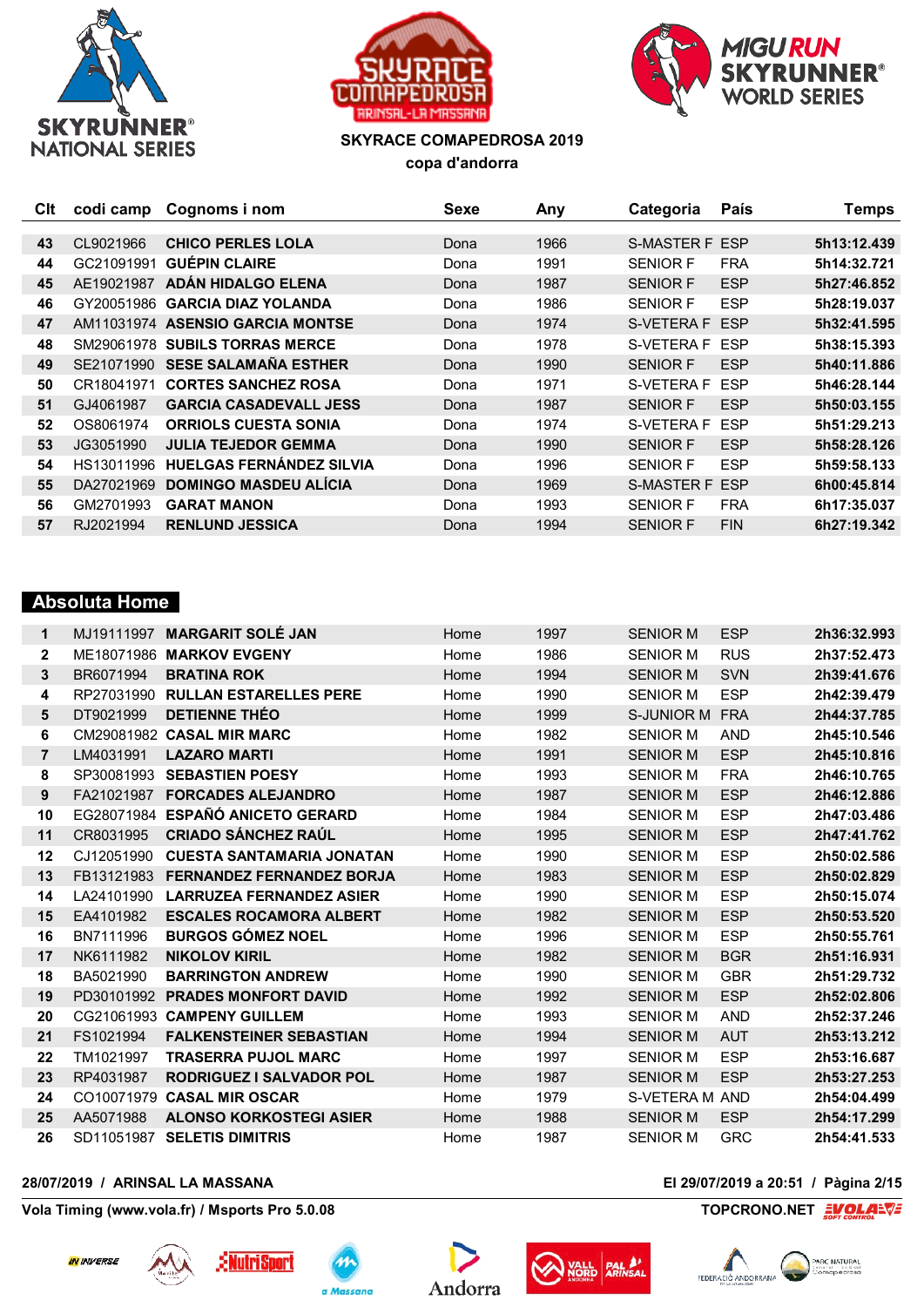





| <b>C<sub>It</sub></b> | codi camp  | Cognoms i nom                           | <b>Sexe</b> | Any  | Categoria         | País       | <b>Temps</b> |
|-----------------------|------------|-----------------------------------------|-------------|------|-------------------|------------|--------------|
| 27                    | CK7051980  | <b>COLLISON KIM</b>                     | Home        | 1980 | <b>SENIOR M</b>   | <b>GBR</b> | 2h55:03.966  |
| 28                    | PA6071979  | <b>PUJOL GARCIA ALBERT</b>              | Home        | 1979 | S-VETERA M ESP    |            | 2h56:34.161  |
| 29                    |            | RM17051993 RAVENTOS DOMENECH MANU       | Home        | 1993 | <b>SENIOR M</b>   | <b>ESP</b> | 2h57:21.297  |
| 30                    |            | OE22012001 OLIVERO ESTEBAN              | Home        | 2001 | S-JUNIOR M FRA    |            | 2h58:02.044  |
| 31                    | SA2021988  | <b>SOLEY CASTELLS ALBERT</b>            | Home        | 1988 | <b>SENIOR M</b>   | <b>ESP</b> | 2h58:30.845  |
| 32                    |            | CR19111997 CHERTA BALLESTER RICARDO     | Home        | 1997 | <b>SENIOR M</b>   | <b>ESP</b> | 2h58:43.544  |
| 33                    | TI10031977 | TEJERO VAZQUEZ IVÁN                     | Home        | 1977 | S-VETERA M ESP    |            | 2h59:11.866  |
| 34                    | LI24061978 | <b>LETAMENDI ANDUEZA IBAN</b>           | Home        | 1978 | S-VETERA M ESP    |            | 3h00:52.509  |
| 35                    | HJ25101983 | <b>HERNANDEZ GISPERT JESSED</b>         | Home        | 1983 | <b>SENIOR M</b>   | <b>ESP</b> | 3h00:57.301  |
| 36                    | DV3041995  | <b>DEL AGUILA PELLICER VICTOR</b>       | Home        | 1995 | <b>SENIOR M</b>   | <b>ESP</b> | 3h01:08.580  |
| 37                    | AA5031998  | <b>AJURIA ELKOROBARRUTIA AITOR</b>      | Home        | 1998 | <b>SENIOR M</b>   | <b>ESP</b> | 3h01:20.592  |
| 38                    |            | CD28032000 CASTILLO FERNANDEZ DANIEL    | Home        | 2000 | S-JUNIOR M        | <b>ESP</b> | 3h01:24.183  |
| 39                    |            | DN15031980 DARMAILLACQ NICOLAS          | Home        | 1980 | <b>SENIOR M</b>   | <b>FRA</b> | 3h02:43.412  |
| 40                    |            | GC28101996 GARCIA HURTADO CARLOS        | Home        | 1996 | <b>SENIOR M</b>   | <b>ESP</b> | 3h03:39.074  |
| 41                    |            | SH20011989 SMEDSRØD HANS KRISTIAN       | Home        | 1989 | <b>SENIOR M</b>   | <b>NOR</b> | 3h04:09.412  |
| 42                    | AA5112000  | <b>ARANDA ESCAMILLA ARNAU</b>           | Home        | 2000 | S-JUNIOR M ESP    |            | 3h04:33.379  |
| 43                    | LF13091993 | <b>LOPEZ DE SAGREDO XICOTA FERNANDO</b> | Home        | 1993 | <b>SENIOR M</b>   | <b>ESP</b> | 3h04:41.124  |
| 44                    | BA1051995  | <b>BABUSHKIN ALEKSEI</b>                | Home        | 1995 | <b>SENIOR M</b>   | <b>RUS</b> | 3h04:46.203  |
| 45                    |            | LA30061980 LLONCH EXPÓSITO ALBERT       | Home        | 1980 | <b>SENIOR M</b>   | <b>ESP</b> | 3h06:12.771  |
| 46                    | PJ2101983  | <b>PRIETO MOLINA JAVIER</b>             | Home        | 1983 | <b>SENIOR M</b>   | <b>ESP</b> | 3h06:48.245  |
| 47                    | TL17101994 | <b>THIBAULT LEROY</b>                   | Home        | 1994 | <b>SENIOR M</b>   | <b>FRA</b> | 3h07:31.822  |
| 48                    | CI13091995 | <b>CALVÓ VIGARA IVAN</b>                | Home        | 1995 | <b>SENIOR M</b>   | <b>ESP</b> | 3h08:24.479  |
| 49                    | FN30071989 | <b>FAB NABIAS</b>                       | Home        | 1989 | <b>SENIOR M</b>   | <b>FRA</b> | 3h08:56.665  |
| 50                    | RJ21091988 | <b>ROY JORDI</b>                        | Home        | 1988 | <b>SENIOR M</b>   | <b>ESP</b> | 3h08:56.785  |
| 51                    | DQ6111976  | <b>DURAN PRADAS QUIM</b>                | Home        | 1976 | S-VETERA M ESP    |            | 3h09:06.466  |
| 52                    |            | HA18012001 HANZAZE ABDERRAHIM           | Home        | 2001 | S-JUNIOR M ESP    |            | 3h10:15.643  |
| 53                    |            | BN29041992 BACARDIT TUDELA NIL          | Home        | 1992 | <b>SENIOR M</b>   | <b>ESP</b> | 3h10:48.002  |
| 54                    | BJ24092000 | <b>BALEZTENA AZPEITIA JON</b>           | Home        | 2000 | S-JUNIOR M ESP    |            | 3h11:03.010  |
| 55                    | AD3041990  | <b>ADAN FREIXES DAVID</b>               | Home        | 1990 | <b>SENIOR M</b>   | <b>ESP</b> | 3h11:09.910  |
| 56                    | AJ18081987 | <b>ARANBURU ZABALO JON ANDER</b>        | Home        | 1987 | <b>SENIOR M</b>   | <b>ESP</b> | 3h12:07.886  |
| 57                    | SN7121972  | <b>SEGOVIA ALIAS NINI</b>               | Home        | 1972 | S-VETERA M ESP    |            | 3h12:16.008  |
| 58                    | GJ2031983  | <b>GUAL RUIZ JOAN</b>                   | Home        | 1983 | <b>SENIOR M</b>   | <b>ESP</b> | 3h12:28.164  |
| 59                    |            | OS14101971 OBAYA FERNANDEZ SANTI        | Home        | 1971 | S-VETERA M ESP    |            | 3h13:25.115  |
| 60                    |            | CG25041998 CABESTANY CASTELLA GERARD    | Home        | 1998 | <b>SENIOR M</b>   | <b>ESP</b> | 3h13:35.476  |
| 61                    | RP6051980  | <b>RIBA PORRAS PERE</b>                 | Home        | 1980 | <b>SENIOR M</b>   | <b>AND</b> | 3h14:30.236  |
| 62                    | BJ29101972 | <b>BAZURTO ROMERO JAVIER</b>            | Home        | 1972 | S-VETERA M ESP    |            | 3h14:38.048  |
| 63                    |            | BF19121986 BECKER FLORIAN               | Home        | 1986 | <b>SENIOR M</b>   | <b>FRA</b> | 3h15:22.095  |
| 64                    | VL3081999  | <b>VALENTIN LECERF</b>                  | Home        | 1999 | S-JUNIOR M FRA    |            | 3h16:10.909  |
| 65                    |            | UA27091989 URBINA RUBIO ALEXANDRE       | Home        | 1989 | <b>SENIOR M</b>   | <b>ESP</b> | 3h16:14.677  |
| 66                    | RJ20031984 | <b>ROVIRA DACHS JOSEP</b>               | Home        | 1984 | <b>SENIOR M</b>   | <b>ESP</b> | 3h16:47.798  |
| 67                    | SA18051993 | <b>SANTOS RUBIO ADRIÁN</b>              | Home        | 1993 | <b>SENIOR M</b>   | <b>ESP</b> | 3h16:51.698  |
| 68                    | DA26031969 | DE LA ENCARNACION, MORENO ANGEL         | Home        | 1969 | <b>S-MASTER M</b> | <b>ESP</b> | 3h16:57.180  |
| 69                    | BJ9101969  | <b>BERAZA LACALLE JOSÉ LUIS</b>         | Home        | 1969 | <b>S-MASTER M</b> | <b>ESP</b> | 3h17:15.682  |
| 70                    | AI9021982  | ARANTZAMENDI ALKORTA IÑIGO              | Home        | 1982 | <b>SENIOR M</b>   | <b>ESP</b> | 3h17:54.441  |
| 71                    |            | VJ27021979 VIVES BOSCH JACINT           | Home        | 1979 | S-VETERA M AND    |            | 3h18:07.997  |

## **28/07/2019 / ARINSAL LA MASSANA El 29/07/2019 a 20:51 / Pàgina 3/15**











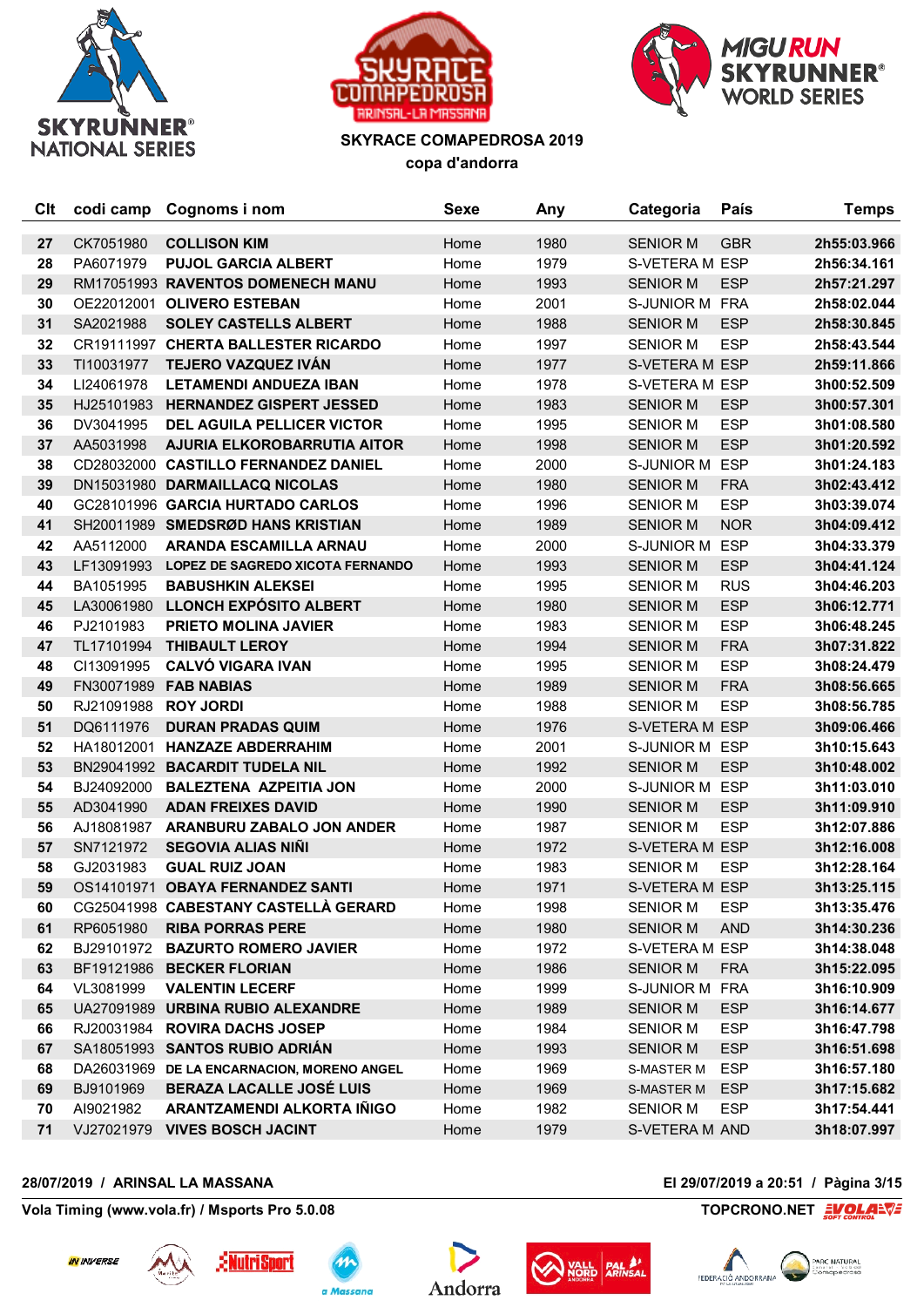





| Clt | codi camp  | Cognoms i nom                              | <b>Sexe</b> | Any  | Categoria       | País       | <b>Temps</b> |
|-----|------------|--------------------------------------------|-------------|------|-----------------|------------|--------------|
| 72  | CJ30121995 | <b>CORREA ORRI JORDI</b>                   | Home        | 1995 | <b>SENIOR M</b> | <b>ESP</b> | 3h19:00.785  |
| 73  | PJ21021997 | <b>PERRIOT JEAN-MARC</b>                   | Home        | 1997 | <b>SENIOR M</b> | <b>FRA</b> | 3h19:14.400  |
| 74  | SN3111988  | <b>SOLANELLAS VIRUMBRALES NIL</b>          | Home        | 1988 | <b>SENIOR M</b> | <b>ESP</b> | 3h19:34.528  |
| 75  |            | VP10041985 VELA ROMERO PABLO               | Home        | 1985 | <b>SENIOR M</b> | <b>ESP</b> | 3h19:46.728  |
| 76  |            | MR31071995 MARTÍNEZ NAVARRO ROGER          | Home        | 1995 | <b>SENIOR M</b> | <b>ESP</b> | 3h21:13.128  |
| 77  |            | LD24091981 LECHADO CASIN DANI              | Home        | 1981 | <b>SENIOR M</b> | <b>AND</b> | 3h21:41.949  |
| 78  | FI12081991 | <b>FERRER NIETO IGNASI</b>                 | Home        | 1991 | <b>SENIOR M</b> | <b>ESP</b> | 3h21:43.408  |
| 79  |            | VS15011991 VALLS BORDERA SANTI             | Home        | 1991 | <b>SENIOR M</b> | <b>ESP</b> | 3h22:44.981  |
| 80  | PJ13081978 | PINILLA ALVAREZ JUANJO                     | Home        | 1978 | S-VETERA M ESP  |            | 3h22:53.180  |
| 81  |            | UJ14111982 UGALDE ELOLA JON                | Home        | 1982 | <b>SENIOR M</b> | <b>ESP</b> | 3h23:14.404  |
| 82  |            | GJ11041988 GIMENEZ ORTIZ JAVIER            | Home        | 1988 | <b>SENIOR M</b> | <b>ESP</b> | 3h23:22.306  |
| 83  |            | SX30051996 SEBASTIA XAVI                   | Home        | 1996 | <b>SENIOR M</b> | <b>ESP</b> | 3h24:56.893  |
| 84  |            | DM27102001 DRUGUET CARRERAS MARCEL         | Home        | 2001 | S-JUNIOR M ESP  |            | 3h25:20.851  |
| 85  | PA9121988  | <b>PAJARES CASTRO ADRIÀ</b>                | Home        | 1988 | <b>SENIOR M</b> | <b>AND</b> | 3h25:47.852  |
| 86  |            | FP18111994 FERRER IVARS PERE               | Home        | 1994 | <b>SENIOR M</b> | <b>ESP</b> | 3h25:49.512  |
| 87  | IU10021976 | <b>INTXAURRAGA PUJANA UNAI</b>             | Home        | 1976 | S-VETERA M ESP  |            | 3h26:01.013  |
| 88  |            | SX12051982 SANTASUSANA ESQUIUS XAVIER      | Home        | 1982 | <b>SENIOR M</b> | <b>ESP</b> | 3h26:14.253  |
| 89  |            | LB17121997 LOUIS BILLOT                    | Home        | 1997 | <b>SENIOR M</b> | <b>FRA</b> | 3h26:57.053  |
| 90  |            | DJ16071991 DOMÈNECH ORÓ JOSEP ISIDRE       | Home        | 1991 | <b>SENIOR M</b> | <b>AND</b> | 3h27:03.606  |
| 91  |            | HX13041982 HERNAN CASES XAVIER             | Home        | 1982 | <b>SENIOR M</b> | <b>AND</b> | 3h27:19.654  |
| 92  |            | MP24011996 MORENO MARTIN PELLO             | Home        | 1996 | <b>SENIOR M</b> | <b>ESP</b> | 3h27:34.660  |
| 93  | MD5051980  | <b>MIRÓ ALBERO DAVID</b>                   | Home        | 1980 | <b>SENIOR M</b> | <b>ESP</b> | 3h28:35.337  |
| 94  | MD1011991  | <b>MORENO DURAN DAVID</b>                  | Home        | 1991 | <b>SENIOR M</b> | <b>ESP</b> | 3h29:31.538  |
| 95  | CV8111996  | <b>CABANEL VINCENT</b>                     | Home        | 1996 | <b>SENIOR M</b> | <b>FRA</b> | 3h30:03.080  |
| 96  |            | PS20081980 PEÑA PUENTE SANTI               | Home        | 1980 | <b>SENIOR M</b> | <b>ESP</b> | 3h31:18.075  |
| 97  | VM7071991  | <b>VELLETRANI GONZALEZ MARC</b>            | Home        | 1991 | <b>SENIOR M</b> | <b>ESP</b> | 3h31:36.137  |
| 98  |            | ZB14041967 ZABALA ARIZPE BAUTIS            | Home        | 1967 | S-MASTER M      | <b>ESP</b> | 3h31:47.982  |
| 99  | BJ28041977 | <b>BIELSA BEL JAVI</b>                     | Home        | 1977 | S-VETERA M ESP  |            | 3h33:16.947  |
| 100 |            | MM11021981 MASO PALOMERA MARC              | Home        | 1981 | <b>SENIOR M</b> | <b>ESP</b> | 3h33:21.127  |
| 101 |            | MJ12051982 MARTINEZ BERGUILLO JOSE         | Home        | 1982 | <b>SENIOR M</b> | <b>AND</b> | 3h33:59.829  |
| 102 |            | PJ27011984 POCH BERTRAN JORDI              | Home        | 1984 | <b>SENIOR M</b> | <b>ESP</b> | 3h34:16.722  |
| 103 |            | MX15011995 MACIAS CIPRIAIN XABIER          | Home        | 1995 | <b>SENIOR M</b> | <b>ESP</b> | 3h34:23.010  |
| 104 |            | MM27071983 MENIER POVOA MARIO RUI          | Home        | 1983 | <b>SENIOR M</b> | <b>AND</b> | 3h34:23.050  |
| 105 |            | FC24101981 FONT CHACON CARLES              | Home        | 1981 | <b>SENIOR M</b> | <b>ESP</b> | 3h34:46.547  |
| 106 |            | GE11111993 GOMIS ENRIQUE                   | Home        | 1993 | <b>SENIOR M</b> | <b>ESP</b> | 3h35:23.552  |
| 107 |            | DJ23111978 DORCA TARRUELLA JORDI           | Home        | 1978 | S-VETERA M ESP  |            | 3h35:28.113  |
| 108 |            | GJ14101988 GONZÁLEZ DOMÍNGUEZ JOSÉ DANIEL  | Home        | 1988 | <b>SENIOR M</b> | <b>ESP</b> | 3h36:53.775  |
| 109 |            | SE10041979 SANTAMARIA MARTINEZ ENRIQUE     | Home        | 1979 | S-VETERA M ESP  |            | 3h37:13.533  |
| 110 |            | FE10031987 FERNANDEZ BOSCH EDUARD          | Home        | 1987 | <b>SENIOR M</b> | <b>ESP</b> | 3h37:26.404  |
| 111 | MF6101990  | <b>MUNCHMEYER FELIPE</b>                   | Home        | 1990 | <b>SENIOR M</b> | ECU        | 3h38:03.195  |
| 112 |            | CJ15121992 CLERMONT FELIU JORDI            | Home        | 1992 | <b>SENIOR M</b> | <b>ESP</b> | 3h38:27.009  |
| 113 |            | MM28121978 MARTINEZ HERNANDEZ MIQUEL ANGEL | Home        | 1978 | S-VETERA M ESP  |            | 3h39:01.806  |
| 114 |            | KF13111985 KEVIN FLORES                    | Home        | 1985 | <b>SENIOR M</b> | <b>FRA</b> | 3h39:13.816  |
| 115 |            | RG18031999 RÉMI GARCIA                     | Home        | 1999 | S-JUNIOR M FRA  |            | 3h39:14.031  |
| 116 | RF3031979  | ROCABRUNA MARTINEZ FRANCESC                | Home        | 1979 | S-VETERA M ESP  |            | 3h40:07.177  |

## **28/07/2019 / ARINSAL LA MASSANA El 29/07/2019 a 20:51 / Pàgina 4/15**











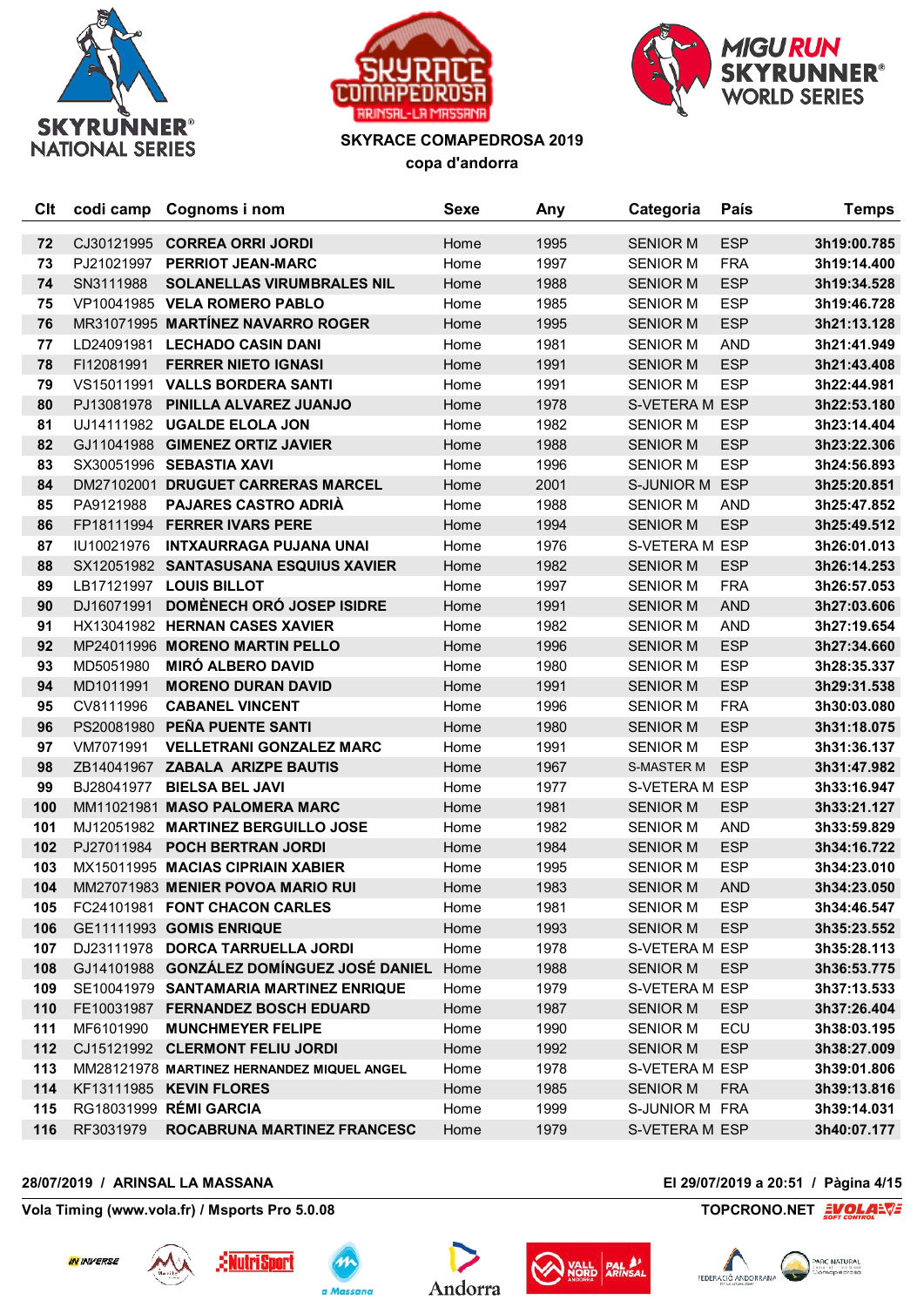





| Clt | codi camp  | Cognoms i nom                           | <b>Sexe</b> | Any  | Categoria       | País       | <b>Temps</b> |
|-----|------------|-----------------------------------------|-------------|------|-----------------|------------|--------------|
| 117 | QJ11071991 | <b>QUILES GUAITA JESUS</b>              | Home        | 1991 | <b>SENIOR M</b> | <b>ESP</b> | 3h42:24.922  |
| 118 | TJ7081984  | <b>TERRÓN PADIAL JAVIER</b>             | Home        | 1984 | <b>SENIOR M</b> | <b>ESP</b> | 3h42:25.902  |
| 119 | HJ1061985  | <b>HLAVATÍK JAN</b>                     | Home        | 1985 | <b>SENIOR M</b> | <b>CZE</b> | 3h44:35.455  |
| 120 |            | PX20111993 PERESSE XAVIER               | Home        | 1993 | <b>SENIOR M</b> | <b>FRA</b> | 3h44:40.404  |
| 121 |            | DE17071987 DE SANDOVAL I BOADAS ENRIC   | Home        | 1987 | <b>SENIOR M</b> | <b>ESP</b> | 3h45:26.946  |
| 122 | TA7121997  | <b>TATJÉ I PONS ALBERT</b>              | Home        | 1997 | <b>SENIOR M</b> | <b>ESP</b> | 3h45:46.570  |
| 123 | SQ8031999  | <b>SAMSÓ CUEVAS QUIM</b>                | Home        | 1999 | S-JUNIOR M ESP  |            | 3h46:02.767  |
| 124 | PM6051980  | PÉREZ MORENO MANUEL JESÚS               | Home        | 1980 | <b>SENIOR M</b> | <b>ESP</b> | 3h46:03.282  |
| 125 |            | SP22091982 SERRA MORALES PAU            | Home        | 1982 | <b>SENIOR M</b> | <b>ESP</b> | 3h46:09.742  |
| 126 | IM5011978  | <b>IBAÑEZ GRAU MIGUEL</b>               | Home        | 1978 | S-VETERA M ESP  |            | 3h47:14.390  |
| 127 | BS21081988 | <b>BASSAS CANALETA SERGI</b>            | Home        | 1988 | <b>SENIOR M</b> | <b>ESP</b> | 3h47:26.251  |
| 128 |            | OP28091994 OLABERRIA ARRUABARRENA PELLO | Home        | 1994 | <b>SENIOR M</b> | <b>ESP</b> | 3h48:17.519  |
| 129 | BL12021993 | <b>BOIXADER DE FERRER LLUIS</b>         | Home        | 1993 | <b>SENIOR M</b> | <b>ESP</b> | 3h48:32.186  |
| 130 | TA17021988 | <b>TORRENS VIVES ALBERT</b>             | Home        | 1988 | <b>SENIOR M</b> | <b>ESP</b> | 3h49:16.536  |
| 131 | JJ19042001 | <b>JULVE LARA JOSEP MARIA</b>           | Home        | 2001 | S-JUNIOR M ESP  |            | 3h49:16.556  |
| 132 | TJ6051992  | <b>TOMAS CELMA JESUS</b>                | Home        | 1992 | <b>SENIOR M</b> | <b>ESP</b> | 3h49:44.344  |
| 133 |            | SA24011984 SANCHEZ DIAZ ANTONIO         | Home        | 1984 | <b>SENIOR M</b> | <b>ESP</b> | 3h49:47.756  |
| 134 |            | PM25121987 PUIG AMIEL MARC              | Home        | 1987 | <b>SENIOR M</b> | <b>ESP</b> | 3h50:10.534  |
| 135 |            | QJ28101977 QUIROGA JOSE                 | Home        | 1977 | S-VETERA M ARG  |            | 3h50:19.141  |
| 136 |            | SM14041991 SPAGGIARI MARCO              | Home        | 1991 | <b>SENIOR M</b> | CHE        | 3h50:56.190  |
| 137 | JC24021980 | <b>JODAR MARTOS CRISTIAN</b>            | Home        | 1980 | <b>SENIOR M</b> | <b>ESP</b> | 3h51:03.616  |
| 138 |            | CC22051984 COLLADO RUEDA CARLOS         | Home        | 1984 | <b>SENIOR M</b> | <b>ESP</b> | 3h51:06.796  |
| 139 | CJ23021984 | <b>COMAS SÁNCHEZ JOAN CARLES</b>        | Home        | 1984 | <b>SENIOR M</b> | <b>ESP</b> | 3h51:11.997  |
| 140 |            | BE26081988 BUHIGAS GONZÁLEZ ENRIC       | Home        | 1988 | <b>SENIOR M</b> | <b>ESP</b> | 3h51:12.927  |
| 141 |            | MM21071986 MITJANS CARABELLIDO MARC     | Home        | 1986 | <b>SENIOR M</b> | <b>ESP</b> | 3h51:44.668  |
| 142 |            | FD17081985 FLORES GRIFOL DÍDAC          | Home        | 1985 | <b>SENIOR M</b> | <b>ESP</b> | 3h52:18.074  |
| 143 | NJ16061983 | <b>NAVARRO BARBERA JORDI</b>            | Home        | 1983 | <b>SENIOR M</b> | <b>ESP</b> | 3h52:35.149  |
| 144 |            | CP11031992 COUTOULY PIERRE              | Home        | 1992 | <b>SENIOR M</b> | <b>FRA</b> | 3h53:40.943  |
| 145 |            | GM27011992 GARCIA OLIVERA MIGUEL        | Home        | 1992 | <b>SENIOR M</b> | <b>ESP</b> | 3h53:56.272  |
| 146 |            | GM27091987 GARCIA CUESTA MARC           | Home        | 1987 | <b>SENIOR M</b> | <b>ESP</b> | 3h54:19.917  |
| 147 | ME1071982  | <b>MARMOL MARCO EDUARDO</b>             | Home        | 1982 | <b>SENIOR M</b> | <b>ESP</b> | 3h54:20.763  |
| 148 | ED9011991  | <b>ESPINOSA BERNIS DÍDAC</b>            | Home        | 1991 | <b>SENIOR M</b> | <b>ESP</b> | 3h54:26.654  |
| 149 | BI14041987 | <b>BELOKI GARMENDIA IBAI</b>            | Home        | 1987 | <b>SENIOR M</b> | <b>ESP</b> | 3h54:43.540  |
| 150 |            | MM30071978 MENDEZ DIAZ MIGUEL           | Home        | 1978 | S-VETERA M ESP  |            | 3h55:31.394  |
| 151 |            | CG22081995 CASADEVALL FRANCO GUILLEM    | Home        | 1995 | <b>SENIOR M</b> | <b>ESP</b> | 3h55:34.872  |
| 152 | BR6101969  | <b>BAJONA CASAS RAMON</b>               | Home        | 1969 | S-MASTER M      | <b>ESP</b> | 3h55:51.604  |
| 153 |            | JP22111991 JACQUOT PAULIN               | Home        | 1991 | <b>SENIOR M</b> | <b>FRA</b> | 3h56:02.720  |
| 154 |            | MJ19031976 MARTIN DIAZ JAVIER           | Home        | 1976 | S-VETERA M ESP  |            | 3h56:31.197  |
| 155 |            | ND12121982 NAVARRETE CONTRERAS DAVID    | Home        | 1982 | <b>SENIOR M</b> | <b>ESP</b> | 3h56:32.947  |
| 156 |            | RV27041977 ROIG RODRIGUEZ VICENTE       | Home        | 1977 | S-VETERA M ESP  |            | 3h56:54.546  |
| 157 | TJ29061984 | <b>TORRES MENDOZA JOAQUIN</b>           | Home        | 1984 | <b>SENIOR M</b> | <b>ESP</b> | 3h57:16.466  |
| 158 |            | PJ27071974 PUJANTELL CABANAS JORDI      | Home        | 1974 | S-VETERA M ESP  |            | 3h58:11.547  |
| 159 |            | TT24121982 TREPAT MUÑOZ TONINO          | Home        | 1982 | <b>SENIOR M</b> | <b>ESP</b> | 3h58:19.220  |
| 160 | GI2071997  | <b>GIL MERINO IVAN</b>                  | Home        | 1997 | <b>SENIOR M</b> | <b>ESP</b> | 3h58:29.908  |
| 161 |            | RA19021976 RECASENS ROURA ALBERT        | Home        | 1976 | S-VETERA M ESP  |            | 3h58:30.280  |

## **28/07/2019 / ARINSAL LA MASSANA El 29/07/2019 a 20:51 / Pàgina 5/15**











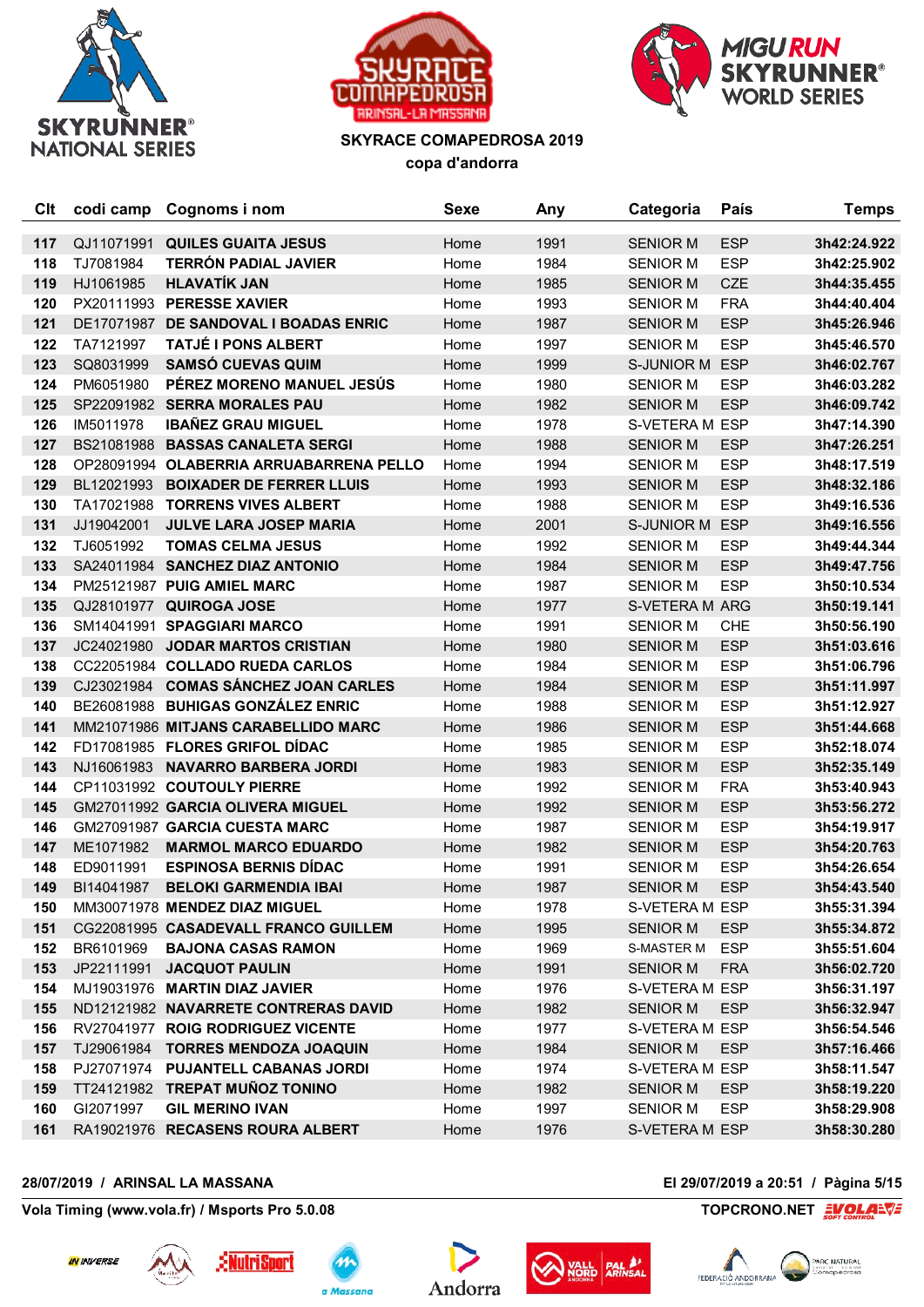





| Clt | codi camp  | Cognoms i nom                             | <b>Sexe</b> | Any  | Categoria         | País       | <b>Temps</b> |
|-----|------------|-------------------------------------------|-------------|------|-------------------|------------|--------------|
| 162 | BJ11031986 | <b>BELLES SAFONT JOAN</b>                 | Home        | 1986 | <b>SENIOR M</b>   | <b>ESP</b> | 3h58:39.767  |
| 163 |            | MK23041977 MATAS AGUILERA KIKO            | Home        | 1977 | S-VETERA M ESP    |            | 3h59:00.048  |
| 164 |            | KF10071982 KOSTRZEVA FABIEN               | Home        | 1982 | <b>SENIOR M</b>   | <b>FRA</b> | 3h59:12.080  |
| 165 | SF12021991 | <b>SALTO MONBALIU FRANCISCO</b>           | Home        | 1991 | <b>SENIOR M</b>   | <b>ESP</b> | 3h59:15.371  |
| 166 | MI21081970 | <b>MARTINEZ DE LAHIDALGA VILLAR IÑIGO</b> | Home        | 1970 | S-VETERA M ESP    |            | 3h59:35.369  |
| 167 |            | SR16091992 SAGRISTA JUBANY ROGER          | Home        | 1992 | <b>SENIOR M</b>   | <b>ESP</b> | 3h59:45.859  |
| 168 |            | FA17021985 FERNANDEZ MEDIANO ANDRES       | Home        | 1985 | <b>SENIOR M</b>   | <b>ESP</b> | 3h59:53.215  |
| 169 |            | CM23031978 CODINA CAPDEVILA MARC          | Home        | 1978 | S-VETERA M ESP    |            | 4h00:39.963  |
| 170 |            | DC21101974 DE LA VIUDA AGUILAR CARLES     | Home        | 1974 | S-VETERA M ESP    |            | 4h01:04.965  |
| 171 |            | KF31071977 KHTIRA LAZIZI FARID            | Home        | 1977 | S-VETERA M ESP    |            | 4h01:33.419  |
| 172 |            | VD18061973 VALLECILLO PEIRO DAVID         | Home        | 1973 | S-VETERA M AND    |            | 4h01:58.378  |
| 173 |            | AG21041985 ALONSO DE LA PENA GERARD       | Home        | 1985 | <b>SENIOR M</b>   | <b>AND</b> | 4h02:31.661  |
| 174 |            | CL19111984 CERLIANI LUCIANO               | Home        | 1984 | <b>SENIOR M</b>   | <b>ESP</b> | 4h02:54.502  |
| 175 | DG6081975  | <b>DE VLUGT GABRIEL</b>                   | Home        | 1975 | S-VETERA M ESP    |            | 4h02:55.569  |
| 176 | DB5031987  | <b>DOOLEY BRYAN</b>                       | Home        | 1987 | <b>SENIOR M</b>   | <b>GBR</b> | 4h02:58.664  |
| 177 |            | GR22031981 GARCIA MENDOZA RAUL            | Home        | 1981 | <b>SENIOR M</b>   | <b>ESP</b> | 4h03:05.748  |
| 178 | MA4091978  | <b>MADRID LOPEZ ALFONSO</b>               | Home        | 1978 | S-VETERA M ESP    |            | 4h03:16.849  |
| 179 | HI18091979 | <b>HERNANDEZ MORALES IVAN</b>             | Home        | 1979 | S-VETERA M ESP    |            | 4h03:28.352  |
| 180 |            | SX11091974 SOLE FABREGAT XAVIER           | Home        | 1974 | S-VETERA M ESP    |            | 4h03:41.650  |
| 181 |            | PJ16011973 PAGES PUIG JORDI               | Home        | 1973 | S-VETERA M ESP    |            | 4h03:44.261  |
| 182 | FF2121969  | <b>FREDERIC FABRE</b>                     | Home        | 1969 | S-MASTER M        | <b>FRA</b> | 4h03:50.043  |
| 183 |            | LM14041987 LESTÓN AGULLEIRO MARTÍN        | Home        | 1987 | <b>SENIOR M</b>   | <b>ESP</b> | 4h03:52.090  |
| 184 | PA1031996  | PASTALLÉ GARCIA ARNAU                     | Home        | 1996 | <b>SENIOR M</b>   | <b>ESP</b> | 4h04:10.788  |
| 185 | PJ19061969 | <b>PARÉS ROCA JOAN</b>                    | Home        | 1969 | <b>S-MASTER M</b> | <b>ESP</b> | 4h04:18.586  |
| 186 |            | MR30121992 MORENO AGUILAR RUBÉN           | Home        | 1992 | <b>SENIOR M</b>   | <b>ESP</b> | 4h04:25.225  |
| 187 |            | GC15121983 GÁMEZ RUIZ CARLOS              | Home        | 1983 | <b>SENIOR M</b>   | <b>ESP</b> | 4h04:41.257  |
| 188 |            | VO30091990 VILA TORRAS ORIOL              | Home        | 1990 | <b>SENIOR M</b>   | <b>ESP</b> | 4h05:35.968  |
| 189 | DR4091982  | DURÁN CASTAÑEDA RAFAEL                    | Home        | 1982 | <b>SENIOR M</b>   | <b>ESP</b> | 4h05:53.450  |
| 190 | UJ21041980 | <b>URREA SALA JORDI</b>                   | Home        | 1980 | <b>SENIOR M</b>   | <b>ESP</b> | 4h06:04.035  |
| 191 | SP6041968  | <b>SERRA PEP</b>                          | Home        | 1968 | <b>S-MASTER M</b> | <b>ESP</b> | 4h06:16.829  |
| 192 |            | HG29091993 HERNANDEZ PEREZ GUILLERMO      | Home        | 1993 | <b>SENIOR M</b>   | <b>ESP</b> | 4h06:31.028  |
| 193 | GE3031994  | <b>GALOBART SAMPIETRO ERIC</b>            | Home        | 1994 | <b>SENIOR M</b>   | <b>ESP</b> | 4h06:33.355  |
| 194 | SR5061995  | <b>SUZUKI RYUYA</b>                       | Home        | 1995 | <b>SENIOR M</b>   | <b>JPN</b> | 4h06:39.109  |
| 195 | PA9111972  | <b>PRAT SOLER ANTONI</b>                  | Home        | 1972 | S-VETERA M ESP    |            | 4h08:31.729  |
| 196 |            | DS22011978 DE LA FUENTE PERNAS SERGIO     | Home        | 1978 | S-VETERA M ESP    |            | 4h08:54.913  |
| 197 |            | AA10041991 ACHOUKHY ABDEL AZIZ            | Home        | 1991 | <b>SENIOR M</b>   | <b>ESP</b> | 4h09:46.459  |
| 198 |            | LJ27091977 LEÓN FONTANALS JORGE           | Home        | 1977 | S-VETERA M ESP    |            | 4h11:09.774  |
| 199 |            | RM14121975 ROJAS MORALES MANUEL           | Home        | 1975 | S-VETERA M ESP    |            | 4h11:21.813  |
| 200 |            | PM28091983 PERUGA PEROY MIQUEL            | Home        | 1983 | <b>SENIOR M</b>   | <b>ESP</b> | 4h11:29.349  |
| 201 |            | JA15071985 JIMENEZ MATEO ADRIA            | Home        | 1985 | <b>SENIOR M</b>   | <b>ESP</b> | 4h11:44.607  |
| 202 | ES1091998  | <b>ESTARLICH MENDEZ SALVA</b>             | Home        | 1998 | <b>SENIOR M</b>   | <b>ESP</b> | 4h12:29.296  |
| 203 |            | OM19041988 ORTEGA IÑESTA MANUEL           | Home        | 1988 | <b>SENIOR M</b>   | <b>ESP</b> | 4h12:39.693  |
| 204 | MP8091994  | <b>MICHEL PIERRE</b>                      | Home        | 1994 | <b>SENIOR M</b>   | <b>FRA</b> | 4h13:27.178  |
| 205 | CJ7071975  | <b>CALERO SANCHEZ JUAN BAUTISTA</b>       | Home        | 1975 | S-VETERA M ESP    |            | 4h14:32.513  |
| 206 | CL3041989  | <b>CASTELL FABREGUES LLORENÇ</b>          | Home        | 1989 | <b>SENIOR M</b>   | <b>ESP</b> | 4h14:36.002  |

## **28/07/2019 / ARINSAL LA MASSANA El 29/07/2019 a 20:51 / Pàgina 6/15**











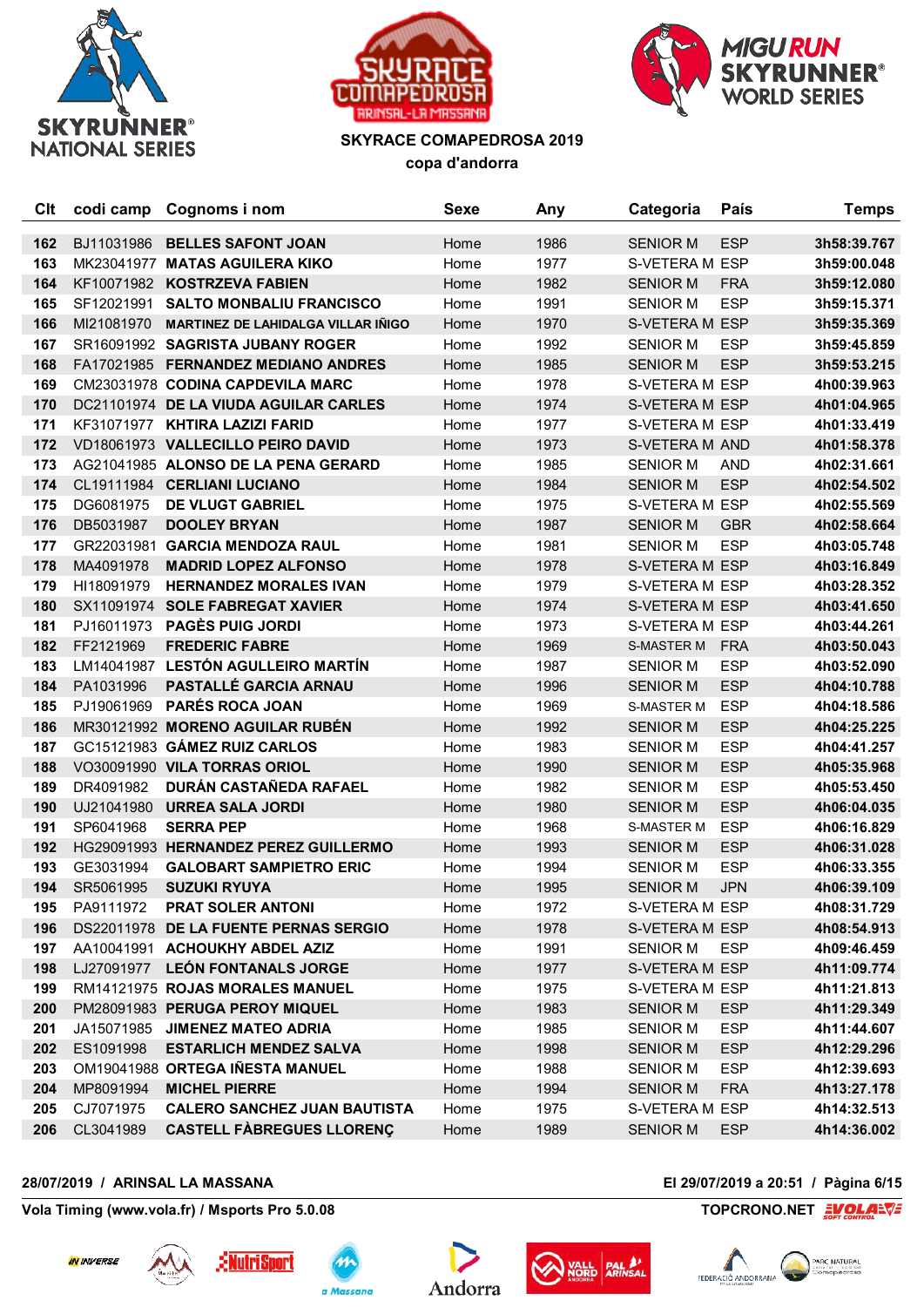





| Clt | codi camp  | Cognoms i nom                          | <b>Sexe</b> | Any  | Categoria             | País       | <b>Temps</b> |
|-----|------------|----------------------------------------|-------------|------|-----------------------|------------|--------------|
| 207 | LP21011969 | <b>LÓPEZ MÁÑEZ PERE</b>                | Home        | 1969 | <b>S-MASTER M</b>     | <b>ESP</b> | 4h15:11.452  |
| 208 | AJ31081991 | ARGÜELLES SERRANO JORDI                | Home        | 1991 | <b>SENIOR M</b>       | <b>ESP</b> | 4h15:52.691  |
| 209 | PE24091979 | PITERA CUENCA EMILIO                   | Home        | 1979 | S-VETERA M ESP        |            | 4h16:28.765  |
| 210 | FE22061991 | <b>FARRAN FARRE EDUARD</b>             | Home        | 1991 | <b>SENIOR M</b>       | <b>ESP</b> | 4h16:43.979  |
| 211 |            | PA19091979 PANA ANDREA                 | Home        | 1979 | S-VETERA M ITA        |            | 4h17:08.806  |
| 212 | BJ4081993  | <b>BOATELLA GARCIA JOSEP</b>           | Home        | 1993 | <b>SENIOR M</b>       | <b>ESP</b> | 4h17:14.084  |
| 213 |            | CS10091981 CERNUDA LOPEZ SERGI         | Home        | 1981 | <b>SENIOR M</b>       | <b>ESP</b> | 4h17:33.960  |
| 214 | CM5121980  | <b>CIRCUNS PUIGRODON MARC</b>          | Home        | 1980 | <b>SENIOR M</b>       | <b>ESP</b> | 4h17:55.479  |
| 215 | QN6081985  | <b>QUEROL FUENTES NACHO</b>            | Home        | 1985 | <b>SENIOR M</b>       | <b>ESP</b> | 4h19:10.990  |
| 216 | CJ28081969 | <b>CARON JEAN-CHRISTOPHE</b>           | Home        | 1969 | <b>S-MASTER M</b>     | <b>FRA</b> | 4h19:28.789  |
| 217 | CC7121977  | <b>CINDEA COSMIN NICOLAE</b>           | Home        | 1977 | S-VETERA M ESP        |            | 4h20:23.170  |
| 218 | DJ9031977  | <b>DEJUAN MORA JORDI</b>               | Home        | 1977 | S-VETERA M ESP        |            | 4h20:29.949  |
| 219 |            | GM23011983 GISPERT GIRON MARC          | Home        | 1983 | <b>SENIOR M</b>       | <b>ESP</b> | 4h21:13.293  |
| 220 |            | BM12091980 BØNNELYCKE MADS             | Home        | 1980 | <b>SENIOR M</b>       | <b>DNK</b> | 4h21:23.091  |
| 221 |            | GS25021983 GARCÍA GARCÍA SERGIO        | Home        | 1983 | <b>SENIOR M</b>       | <b>ESP</b> | 4h21:31.612  |
| 222 |            | CS13021978 CABRÉ FORT SALVADOR         | Home        | 1978 | S-VETERA M ESP        |            | 4h21:31.771  |
| 223 |            | PA14011987 PEÑA IGLESIAS ANTONIO       | Home        | 1987 | <b>SENIOR M</b>       | <b>ESP</b> | 4h21:44.126  |
| 224 |            | BA29111988 BLAY ALEGRE ADRÀ            | Home        | 1988 | <b>SENIOR M</b>       | <b>ESP</b> | 4h22:05.573  |
| 225 |            | BC13111992 BOIX BUFIAS CARLES          | Home        | 1992 | <b>SENIOR M</b>       | <b>ESP</b> | 4h22:26.914  |
| 226 |            | EL13071986 ESPINAL SACRISTÁN LLUÍS     | Home        | 1986 | <b>SENIOR M</b>       | <b>ESP</b> | 4h22:40.575  |
| 227 |            | SM23121982 SERRANO SERRA MIQUEL        | Home        | 1982 | <b>SENIOR M</b>       | <b>ESP</b> | 4h22:42.965  |
| 228 | CA2041987  | <b>COROMINA MOMPEL ALBERT</b>          | Home        | 1987 | <b>SENIOR M</b>       | <b>ESP</b> | 4h23:39.217  |
| 229 | PM1041972  | PAGES JUSTRIBÓ MIQUEL                  | Home        | 1972 | S-VETERA M AND        |            | 4h24:12.139  |
| 230 |            | KK22041993 KUSKA KAMIL                 | Home        | 1993 | <b>SENIOR M</b>       | <b>ESP</b> | 4h24:31.673  |
| 231 | VC7101988  | <b>VON BORELL DU VERNAY CHRISTOPH</b>  | Home        | 1988 | <b>SENIOR M</b>       | DEU        | 4h25:18.321  |
| 232 |            | MM13031989 MONTANYÀ RODRIGO MARC       | Home        | 1989 | <b>SENIOR M</b>       | <b>ESP</b> | 4h25:21.233  |
| 233 |            | CJ28041978 CERRO AMORES JORGE          | Home        | 1978 | S-VETERA M AND        |            | 4h25:21.590  |
| 234 |            | SA19091982 SERRA RODRIGUEZ ALBERT      | Home        | 1982 | <b>SENIOR M</b>       | <b>ESP</b> | 4h25:23.961  |
| 235 | MA9071985  | <b>MORERA ROCA ALEIX</b>               | Home        | 1985 | <b>SENIOR M</b>       | <b>ESP</b> | 4h25:33.216  |
| 236 |            | DA30041978 DASKALOPOULOS ATHANASIOS    | Home        | 1978 | S-VETERA M GRE        |            | 4h25:52.755  |
| 237 | DA7081966  | DE ARRIBA CEJUDO ANTONIO               | Home        | 1966 | S-MASTER M            | <b>ESP</b> | 4h25:53.202  |
| 238 | HM6061971  | <b>HOAREAU MICKAEL</b>                 | Home        | 1971 | <b>S-VETERA M FRA</b> |            | 4h26:03.398  |
| 239 | FM7071977  | <b>FREIXAS MARC</b>                    | Home        | 1977 | S-VETERA M ESP        |            | 4h26:06.321  |
| 240 |            | ZA26121980 ZAFRILLA LOPEZ AITOR        | Home        | 1980 | <b>SENIOR M</b>       | <b>ESP</b> | 4h26:21.242  |
| 241 |            | MM23081986 MASSAGUE MORENO MARC        | Home        | 1986 | <b>SENIOR M</b>       | <b>ESP</b> | 4h26:24.777  |
| 242 | GO9121980  | <b>GARRETA GORDI ORIOL</b>             | Home        | 1980 | <b>SENIOR M</b>       | <b>ESP</b> | 4h26:51.956  |
| 243 | MJ1081990  | <b>MARTÍNEZ LOZANO JOSÉ ANTONIO</b>    | Home        | 1990 | <b>SENIOR M</b>       | <b>ESP</b> | 4h27:16.364  |
| 244 |            | LC13061984 LOPEZ REYES CRISTIAN        | Home        | 1984 | <b>SENIOR M</b>       | <b>ESP</b> | 4h27:39.056  |
| 245 |            | OC17091973 OPSAHL CHRISTIAN HAY        | Home        | 1973 | S-VETERA M NOR        |            | 4h27:42.146  |
| 246 |            | CJ19081986 COCA PORCEL JAVIER          | Home        | 1986 | <b>SENIOR M</b>       | <b>ESP</b> | 4h27:44.408  |
| 247 | VA5052001  | <b>VERDAGUER PASTOR ALEX</b>           | Home        | 2001 | S-JUNIOR M ESP        |            | 4h28:43.943  |
| 248 | PJ24101982 | PELLUS RODRIGUEZ JOSE MIGUEL           | Home        | 1982 | <b>SENIOR M</b>       | <b>ESP</b> | 4h29:23.506  |
| 249 |            | SÈ24041987 SERRET SOLÉ ÈRIC            | Home        | 1987 | <b>SENIOR M</b>       | <b>ESP</b> | 4h30:41.610  |
| 250 |            | CG17081994 CAPDEVILA ARP GERARD EDUARD | Home        | 1994 | <b>SENIOR M</b>       | <b>ESP</b> | 4h31:15.990  |
| 251 | BJ4041978  | <b>BELMONTE SOLER JAVI</b>             | Home        | 1978 | S-VETERA M AND        |            | 4h32:42.178  |

## **28/07/2019 / ARINSAL LA MASSANA El 29/07/2019 a 20:51 / Pàgina 7/15**











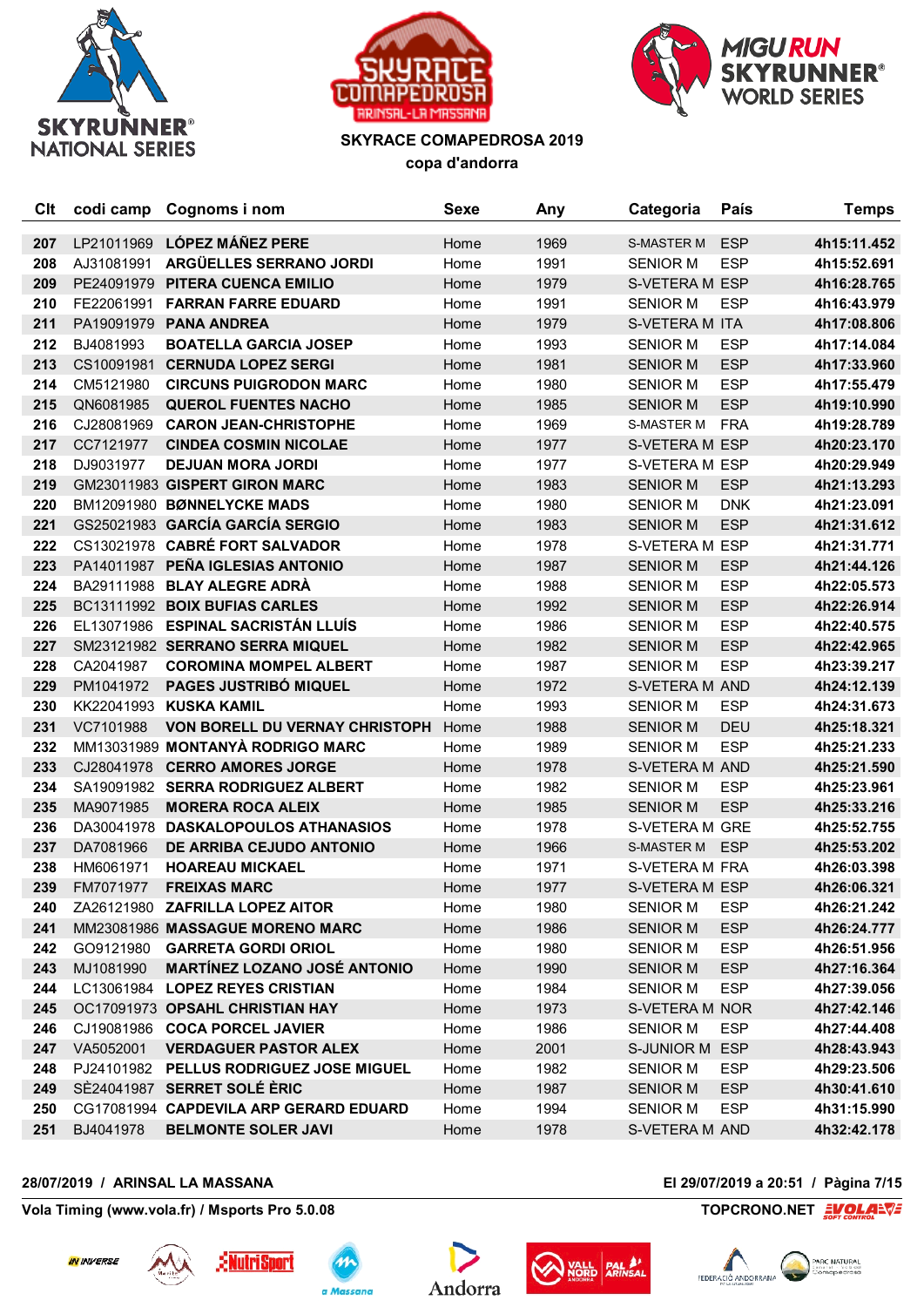





| Clt | codi camp  | Cognoms i nom                             | <b>Sexe</b> | Any  | Categoria         | País       | <b>Temps</b> |
|-----|------------|-------------------------------------------|-------------|------|-------------------|------------|--------------|
| 252 | CT3091986  | <b>CAMARA PERALES TONI</b>                | Home        | 1986 | <b>SENIOR M</b>   | <b>ESP</b> | 4h32:56.930  |
| 253 | LC15091979 | <b>LLACUNA BELTRAN CRISTIAN</b>           | Home        | 1979 | S-VETERA M ESP    |            | 4h33:46.793  |
| 254 | MB8081977  | <b>MOREY GARAU BIEL ANGEL</b>             | Home        | 1977 | S-VETERA M ESP    |            | 4h33:49.188  |
| 255 | DM1121993  | DE LA OSSA MIGUEL                         | Home        | 1993 | <b>SENIOR M</b>   | <b>GBR</b> | 4h34:45.198  |
| 256 |            | BM27091978 BENITEZ VILAJUANA MARC         | Home        | 1978 | S-VETERA M ESP    |            | 4h34:56.039  |
| 257 | LJ9091966  | <b>LLORDES VALERO JOAN</b>                | Home        | 1966 | <b>S-MASTER M</b> | <b>ESP</b> | 4h35:03.418  |
| 258 |            | GJ28071987 GONZÁLEZ RAVENTÓS JOAQUIM      | Home        | 1987 | <b>SENIOR M</b>   | <b>ESP</b> | 4h35:04.454  |
| 259 |            | GC16101980 GARRA SORIA CESAR              | Home        | 1980 | <b>SENIOR M</b>   | <b>ARG</b> | 4h35:11.573  |
| 260 |            | YA23091977 YOUSEFI ASAAD                  | Home        | 1977 | S-VETERA M ESP    |            | 4h36:29.837  |
| 261 |            | EA21041990 ERENA GAVILAN ABEL             | Home        | 1990 | <b>SENIOR M</b>   | <b>ESP</b> | 4h36:40.717  |
| 262 |            | SA19101992 SESE SALAMANYA ALBERT          | Home        | 1992 | <b>SENIOR M</b>   | <b>ESP</b> | 4h36:41.108  |
| 263 |            | EC25111985 ESTOPA RIBALTA CARLOS          | Home        | 1985 | <b>SENIOR M</b>   | <b>ESP</b> | 4h36:57.874  |
| 264 | RP7021991  | <b>REDOLAD GARCÍA POL MAKURI</b>          | Home        | 1991 | <b>SENIOR M</b>   | <b>ESP</b> | 4h37:39.719  |
| 265 | PJ8061994  | <b>PUIGGROS JOAN MARC</b>                 | Home        | 1994 | <b>SENIOR M</b>   | <b>ESP</b> | 4h37:39.779  |
| 266 | TJ24031981 | <b>TORRABADELLA BOIXADER JORDI</b>        | Home        | 1981 | <b>SENIOR M</b>   | <b>ESP</b> | 4h37:55.502  |
| 267 |            | FS31011980 FERNANDEZ BOSCH SERGI          | Home        | 1980 | <b>SENIOR M</b>   | <b>ESP</b> | 4h37:55.701  |
| 268 |            | ND16021982 NOSAS IRANZO DAVID             | Home        | 1982 | <b>SENIOR M</b>   | <b>ESP</b> | 4h38:17.000  |
| 269 |            | CD20081993 CIRIA DIEGO                    | Home        | 1993 | <b>SENIOR M</b>   | <b>ESP</b> | 4h38:40.171  |
| 270 | CS8101976  | <b>CORCUERA SOLDEVILA SERGI</b>           | Home        | 1976 | S-VETERA M ESP    |            | 4h39:16.857  |
| 271 |            | FF16041984 FABREGAT CASAL FRANCESC XAVIER | Home        | 1984 | <b>SENIOR M</b>   | <b>ESP</b> | 4h39:32.934  |
| 272 | NM8061990  | <b>NEGUELOUA MIKEL</b>                    | Home        | 1990 | <b>SENIOR M</b>   | <b>ESP</b> | 4h39:51.562  |
| 273 | JA22031969 | <b>JOANIQUET ESTRADA ALEX</b>             | Home        | 1969 | <b>S-MASTER M</b> | <b>ESP</b> | 4h40:34.664  |
| 274 |            | PD29021984 PAGES AGUILAR DANI             | Home        | 1984 | <b>SENIOR M</b>   | <b>ESP</b> | 4h40:42.411  |
| 275 | GC5041997  | <b>GIMENO CARLES</b>                      | Home        | 1997 | <b>SENIOR M</b>   | <b>AND</b> | 4h41:05.724  |
| 276 |            | AF23021973 ALVEZ BARRERO FERNANDO         | Home        | 1973 | S-VETERA M ESP    |            | 4h41:30.886  |
| 277 | SS1031975  | <b>SANTOS LLAMAS SENI</b>                 | Home        | 1975 | S-VETERA M ESP    |            | 4h42:09.570  |
| 278 |            | AN20121989 ACHOUKHY NASSER                | Home        | 1989 | <b>SENIOR M</b>   | <b>ESP</b> | 4h42:13.429  |
| 279 |            | SA22071965 SALAS PALLICER ANTONI          | Home        | 1965 | S-MASTER M ESP    |            | 4h42:48.533  |
| 280 |            | GD11091972 GARAT DAVID                    | Home        | 1972 | S-VETERA M FRA    |            | 4h43:13.191  |
| 281 |            | ML10081975 MARFA LOIDI LLUIS              | Home        | 1975 | S-VETERA M ESP    |            | 4h43:41.851  |
| 282 | FA8021986  | <b>FEIXAS PUJOL ALBERT</b>                | Home        | 1986 | <b>SENIOR M</b>   | <b>ESP</b> | 4h44:36.269  |
| 283 | JR28051986 | <b>JIMENEZ LUQUE RUBEN</b>                | Home        | 1986 | <b>SENIOR M</b>   | <b>ESP</b> | 4h44:52.633  |
| 284 | ID27031984 | <b>IBAÑEZ MURCIA DAVID</b>                | Home        | 1984 | <b>SENIOR M</b>   | <b>ESP</b> | 4h44:52.760  |
| 285 |            | SH16061993 SATO HOKUTO                    | Home        | 1993 | <b>SENIOR M</b>   | <b>JPN</b> | 4h44:54.700  |
| 286 |            | AC25071966 ARRUFAT BARTOLOME CARLOS       | Home        | 1966 | <b>S-MASTER M</b> | <b>ESP</b> | 4h45:38.509  |
| 287 |            | AS29121993 ALBERTOS MOLINA SERGIO         | Home        | 1993 | <b>SENIOR M</b>   | <b>ESP</b> | 4h45:59.313  |
| 288 |            | GJ11021978 GARCIA GONZALEZ JORGE          | Home        | 1978 | S-VETERA M ESP    |            | 4h46:03.991  |
| 289 | MR5091960  | <b>MOLINA GARCIA RAFAEL</b>               | Home        | 1960 | S-MASTER M        | ESP        | 4h46:55.871  |
| 290 |            | AI30061989 ARRUFAT CID IVAN               | Home        | 1989 | <b>SENIOR M</b>   | <b>ESP</b> | 4h47:02.774  |
| 291 | FM5081978  | <b>FUENTES RODRIGO MANUEL</b>             | Home        | 1978 | S-VETERA M ESP    |            | 4h47:17.173  |
| 292 |            | NM14091978 NAVARRO MORENO MIGUEL          | Home        | 1978 | S-VETERA M ESP    |            | 4h47:21.969  |
| 293 |            | SR14041982 SALAZAR HIDALGO RODO           | Home        | 1982 | <b>SENIOR M</b>   | <b>ESP</b> | 4h47:27.878  |
| 294 | CJ7121979  | <b>CORRAL JOSEP</b>                       | Home        | 1979 | S-VETERA M ESP    |            | 4h47:54.834  |
| 295 |            | KR24101984 KVARDA ROMAN                   | Home        | 1984 | <b>SENIOR M</b>   | CZE        | 4h47:58.272  |
| 296 |            | BX16061972 BAEZA RECHE XAVI               | Home        | 1972 | S-VETERA M ESP    |            | 4h48:09.288  |

## **28/07/2019 / ARINSAL LA MASSANA El 29/07/2019 a 20:51 / Pàgina 8/15**











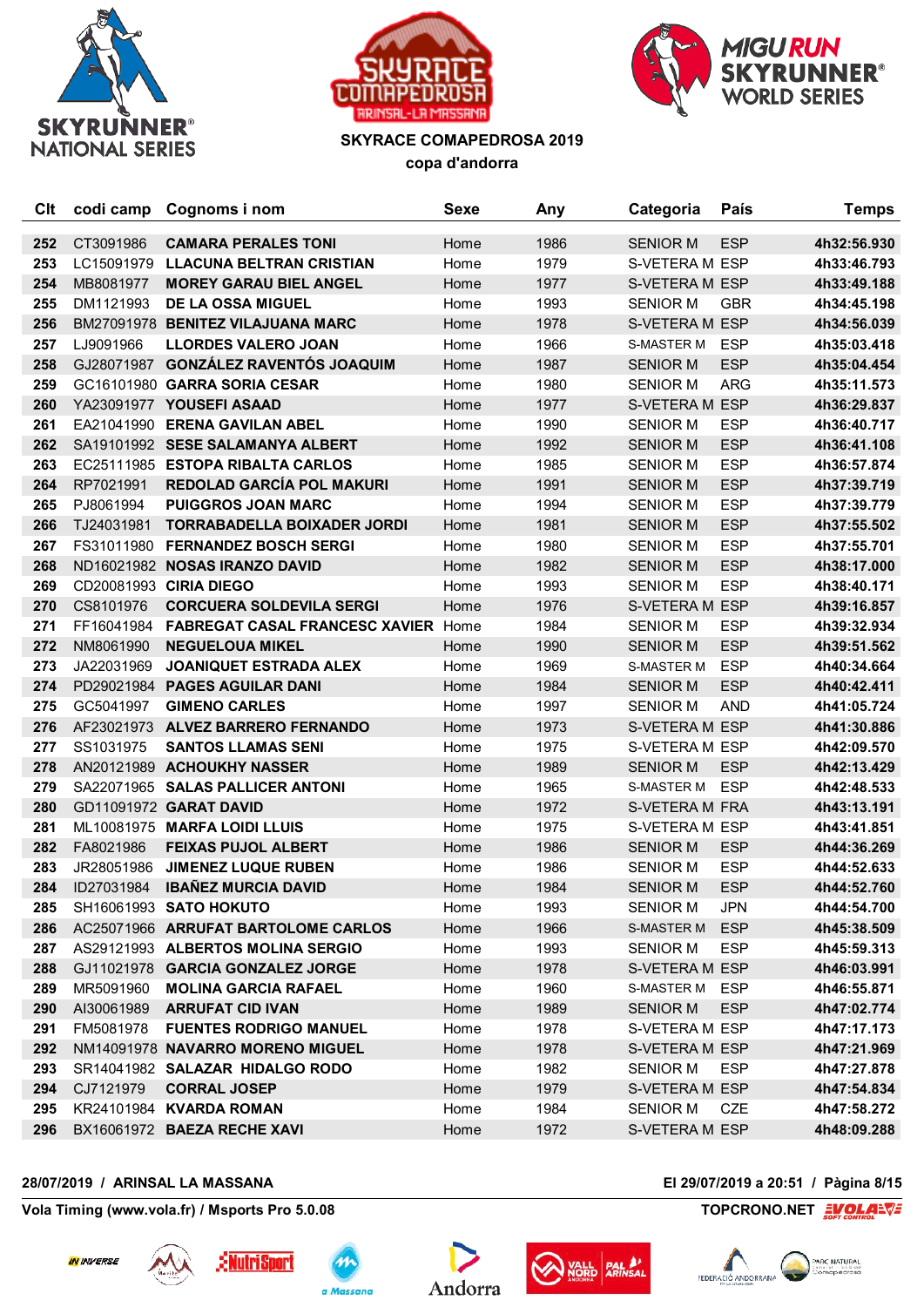





| Clt | codi camp            | Cognoms i nom                        | <b>Sexe</b> | Any  | Categoria         | País       | <b>Temps</b> |
|-----|----------------------|--------------------------------------|-------------|------|-------------------|------------|--------------|
| 297 |                      | RA11121990 ROURA ESPONA ALBERT       | Home        | 1990 | <b>SENIOR M</b>   | <b>ESP</b> | 4h48:23.954  |
| 298 |                      | CT20011969 CASTRO TONI               | Home        | 1969 | <b>S-MASTER M</b> | <b>ESP</b> | 4h48:32.609  |
| 299 |                      | CE23121991 CARBONELL BATLLE ERNEST   | Home        | 1991 | <b>SENIOR M</b>   | <b>ESP</b> | 4h49:14.470  |
| 300 |                      | MO26091980 MOREV OLEG                | Home        | 1980 | <b>SENIOR M</b>   | <b>RUS</b> | 4h49:34.212  |
| 301 | SP8111964            | <b>SERRA FERRER PERE JOAN</b>        | Home        | 1964 | S-MASTER M        | <b>ESP</b> | 4h50:07.132  |
| 302 |                      | GM23111992 GARCIA PLO MIGUEL         | Home        | 1992 | <b>SENIOR M</b>   | <b>ESP</b> | 4h50:33.575  |
| 303 |                      | GS28071975 GARCIA FERNANDEZ SERGI    | Home        | 1975 | S-VETERA M ESP    |            | 4h51:06.274  |
| 304 | MJ7041975            | <b>MARQUEZ JOSEP ANTON</b>           | Home        | 1975 | S-VETERA M ESP    |            | 4h51:32.257  |
| 305 | SJ9041980            | <b>SOLA PEREZ JOSE MANUEL</b>        | Home        | 1980 | <b>SENIOR M</b>   | <b>ESP</b> | 4h51:35.796  |
| 306 | PA16071986           | <b>POVILL LLUIS ALBERT</b>           | Home        | 1986 | <b>SENIOR M</b>   | <b>ESP</b> | 4h51:42.608  |
| 307 |                      | EE14111970 ESCOLANO PÉREZ EULOGIO    | Home        | 1970 | S-VETERA M ESP    |            | 4h51:57.837  |
| 308 |                      | CV25091976 CREMADES NAVARRO VÍCTOR   | Home        | 1976 | S-VETERA M ESP    |            | 4h51:57.966  |
| 309 |                      | TP26021994 TARRIDA ARIBAU POL        | Home        | 1994 | <b>SENIOR M</b>   | <b>ESP</b> | 4h52:52.391  |
| 310 | MI23061984           | <b>MATAS GONZALEZ ISRAEL</b>         | Home        | 1984 | <b>SENIOR M</b>   | <b>ESP</b> | 4h53:14.421  |
| 311 | VC4081969            | <b>VALÈNCIA NEBOT CARLES</b>         | Home        | 1969 | S-MASTER M        | <b>ESP</b> | 4h53:38.433  |
| 312 | NA6051988            | <b>NOTARIO BARDAJI ADRIA</b>         | Home        | 1988 | <b>SENIOR M</b>   | <b>ESP</b> | 4h53:58.077  |
| 313 | SD6041976            | <b>SEGOVIA ALIAS DAVID</b>           | Home        | 1976 | S-VETERA M ESP    |            | 4h54:02.735  |
| 314 | JJ3101977            | <b>JIMENEZ BARRANCO JOSE ANTONIO</b> | Home        | 1977 | S-VETERA M ESP    |            | 4h54:04.466  |
| 315 |                      | BX26051982 BELMONTE CUBELLS XAVIER   | Home        | 1982 | <b>SENIOR M</b>   | <b>ESP</b> | 4h54:37.257  |
| 316 | MJ12031990           | <b>MUÑOZ PULIDO JORDI</b>            | Home        | 1990 | <b>SENIOR M</b>   | <b>ESP</b> | 4h56:14.465  |
| 317 | TA23121996           | <b>TAPIAS PLANAS ALBERT</b>          | Home        | 1996 | <b>SENIOR M</b>   | <b>ESP</b> | 4h57:48.166  |
| 318 | DF24021975           | <b>DOMENECH FAGEDA FERRAN</b>        | Home        | 1975 | S-VETERA M ESP    |            | 4h58:15.680  |
| 319 | SS4081970            | <b>SELLENT CIRERA SANTI</b>          | Home        | 1970 | S-VETERA M ESP    |            | 4h58:21.271  |
| 320 | MJ13031978           | <b>MARTÍNEZ TELLO JOSE ANGEL</b>     | Home        | 1978 | S-VETERA M ESP    |            | 4h59:23.709  |
| 321 | CJ7091971            | <b>COLERA GOSET JORDI</b>            | Home        | 1971 | S-VETERA M ESP    |            | 4h59:28.264  |
| 322 | HN5031984            | <b>HERNANDEZ BLANCO NOEL</b>         | Home        | 1984 | <b>SENIOR M</b>   | <b>ESP</b> | 4h59:33.488  |
| 323 | OJ21111985           | <b>OTEIZA GURUCHAR JAVIER</b>        | Home        | 1985 | <b>SENIOR M</b>   | <b>ESP</b> | 5h00:56.693  |
| 324 |                      | RA29031965 RIBA GORINA ANGEL         | Home        | 1965 | S-MASTER M        | <b>ESP</b> | 5h00:58.210  |
| 325 |                      | MJ30111972 MORENO GARCIA JORDI       | Home        | 1972 | S-VETERA M ESP    |            | 5h01:01.888  |
| 326 | RM7031977            | <b>RENIU MARC</b>                    | Home        | 1977 | S-VETERA M ESP    |            | 5h01:19.800  |
| 327 | JD2101979            | <b>JAIJO TORRES DANI</b>             | Home        | 1979 | S-VETERA M ESP    |            | 5h01:22.556  |
| 328 |                      | CF31101979 CASTELLO DENIA FRAN       | Home        | 1979 | S-VETERA M ESP    |            | 5h01:22.895  |
| 329 |                      | CJ19031982 CALVO MARIN JORGE         | Home        | 1982 | <b>SENIOR M</b>   | <b>ESP</b> | 5h02:33.657  |
| 330 | MB14091980 MASÓ BLAI |                                      | Home        | 1980 | <b>SENIOR M</b>   | <b>ESP</b> | 5h03:01.616  |
| 331 | CE3091992            | <b>COLLARD Etienne</b>               | Home        | 1992 | <b>SENIOR M</b>   |            | 5h04:11.588  |
| 332 | GP6101978            | <b>GIMÉNEZ MARTÍNEZ PAU</b>          | Home        | 1978 | S-VETERA M ESP    |            | 5h04:18.649  |
| 333 |                      | GT10061977 GUARINO CAMPOS TONI       | Home        | 1977 | S-VETERA M ESP    |            | 5h06:05.381  |
| 334 |                      | YA16031967 YAMAMOTO ATSUSHI          | Home        | 1967 | S-MASTER M FRA    |            | 5h06:18.360  |
| 335 |                      | GS16111979 GIRBES GALLEGO SERGIO     | Home        | 1979 | S-VETERA M ESP    |            | 5h06:55.737  |
| 336 |                      | EU23061976 ELORZA GARAYO URKO        | Home        | 1976 | S-VETERA M ESP    |            | 5h07:12.216  |
| 337 | PB8061980            | PEREZ GRAGEA BARTOLOME               | Home        | 1980 | <b>SENIOR M</b>   | <b>ESP</b> | 5h07:37.135  |
| 338 |                      | SV26081974 SAA CARRASCO VICENT       | Home        | 1974 | S-VETERA M ESP    |            | 5h07:53.216  |
| 339 |                      | PG2091978 <b>PAL GABOR</b>           | Home        | 1978 | S-VETERA M GBR    |            | 5h08:37.503  |
| 340 | CJ2031991            | <b>CARRATALA BELLOCH JORGE</b>       | Home        | 1991 | <b>SENIOR M</b>   | <b>ESP</b> | 5h10:12.003  |
| 341 |                      | CR27111992 CLOS ROMAIN               | Home        | 1992 | <b>SENIOR M</b>   | <b>FRA</b> | 5h10:16.674  |

## **28/07/2019 / ARINSAL LA MASSANA El 29/07/2019 a 20:51 / Pàgina 9/15**











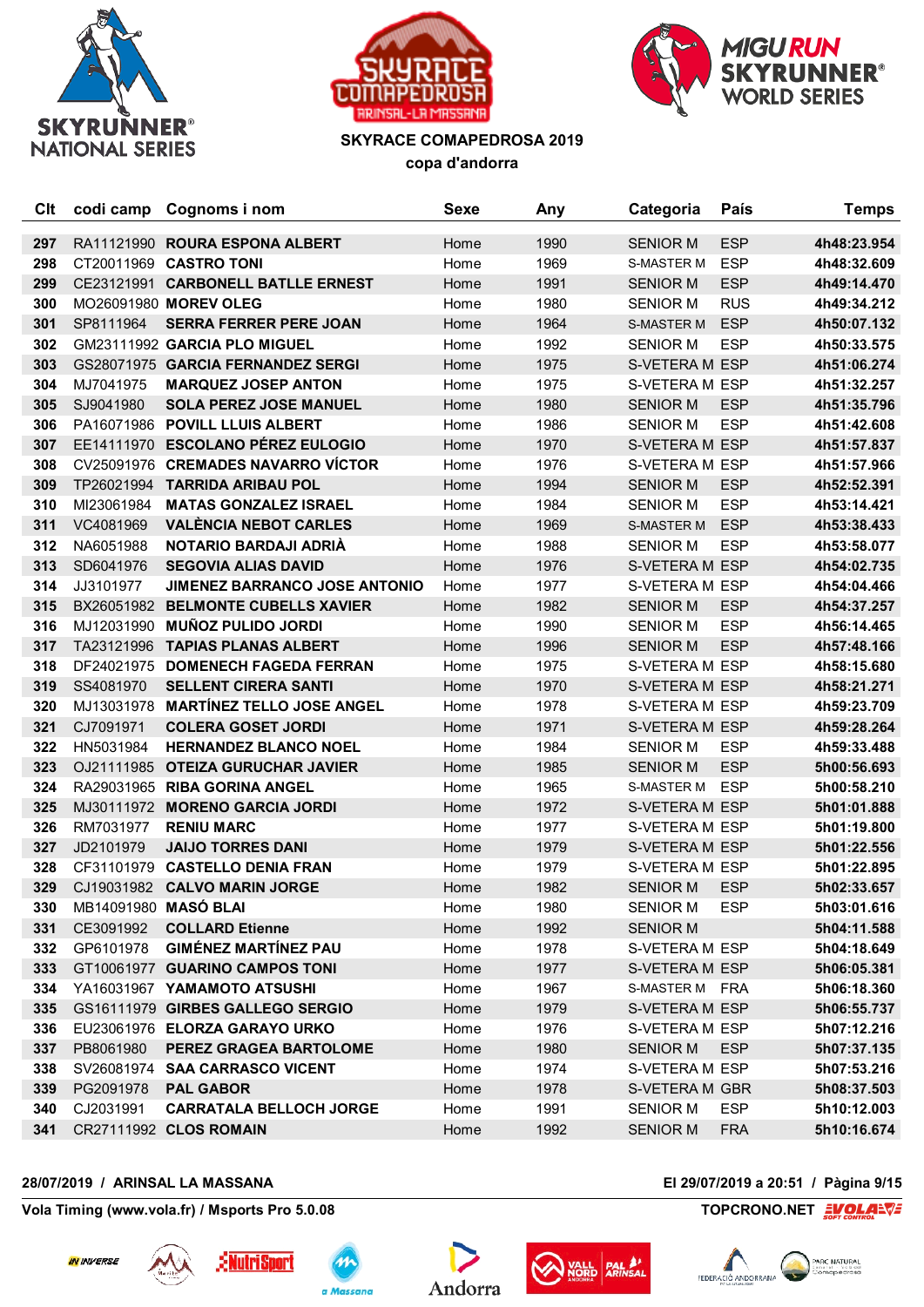





| Clt | codi camp  | Cognoms i nom                                   | <b>Sexe</b> | Any  | Categoria       | País       | <b>Temps</b> |
|-----|------------|-------------------------------------------------|-------------|------|-----------------|------------|--------------|
| 342 |            | CD12031981 CORDOBA GENOVES DANI                 | Home        | 1981 | <b>SENIOR M</b> | <b>ESP</b> | 5h10:52.028  |
| 343 | SJ28041976 | SOLÉ VILLANUEVA JUAN ANTONIO                    | Home        | 1976 | S-VETERA M ESP  |            | 5h11:28.339  |
| 344 |            | OK24041997 OLEARY KAMERON                       | Home        | 1997 | <b>SENIOR M</b> | <b>USA</b> | 5h12:03.179  |
| 345 |            | BS16111972 BOISSINOT SYLVAIN                    | Home        | 1972 | S-VETERA M FRA  |            | 5h12:21.591  |
| 346 |            | VJ28021985 VAZQUEZ SANCHEZ-VILLARES JAVIER Home |             | 1985 | <b>SENIOR M</b> | <b>ESP</b> | 5h12:52.289  |
| 347 |            | CX16061972 CORPAS MORALES XAVIER                | Home        | 1972 | S-VETERA M ESP  |            | 5h12:55.375  |
| 348 | GI14061975 | <b>GABARRÓ LACASA ISMAEL</b>                    | Home        | 1975 | S-VETERA M ESP  |            | 5h13:25.510  |
| 349 | CJ10031977 | <b>CABO JORGE</b>                               | Home        | 1977 | S-VETERA M ESP  |            | 5h14:07.004  |
| 350 | PJ4101970  | <b>PADROS TREMOLEDA JAUME</b>                   | Home        | 1970 | S-VETERA M ESP  |            | 5h15:32.354  |
| 351 |            | DN27091975 DAUBE NICOLAS                        | Home        | 1975 | S-VETERA M FRA  |            | 5h15:48.715  |
| 352 | MM2041980  | <b>MARTORI TORRES MANEL</b>                     | Home        | 1980 | <b>SENIOR M</b> | <b>ESP</b> | 5h17:43.142  |
| 353 | RJ21011979 | <b>RIBAS RIBERT JOAN</b>                        | Home        | 1979 | S-VETERA M ESP  |            | 5h18:14.342  |
| 354 |            | CS23021972 CARRETERO DE HARO SERGI              | Home        | 1972 | S-VETERA M ESP  |            | 5h21:56.393  |
| 355 | AJ8041987  | ANGLÈS TALLADA JOAQUIM                          | Home        | 1987 | <b>SENIOR M</b> | <b>ESP</b> | 5h23:40.475  |
| 356 | SJ17031985 | <b>SPOELSTRA JOHAN</b>                          | Home        | 1985 | <b>SENIOR M</b> | <b>ESP</b> | 5h23:41.457  |
| 357 | SJ30011989 | <b>SANCHEZ JORDI</b>                            | Home        | 1989 | <b>SENIOR M</b> | <b>ESP</b> | 5h23:41.914  |
| 358 |            | GM21041991 GARDEÑES FORNS MARC                  | Home        | 1991 | <b>SENIOR M</b> | <b>ESP</b> | 5h23:41.975  |
| 359 |            | PM27061991 PANZANO LOPEZ MIGUEL                 | Home        | 1991 | <b>SENIOR M</b> | <b>ESP</b> | 5h24:28.104  |
| 360 |            | GP31011991 GREEN PHILIP                         | Home        | 1991 | <b>SENIOR M</b> | <b>CAN</b> | 5h24:38.831  |
| 361 | TA24031978 | <b>TARRADAS GARCIA ALBERT</b>                   | Home        | 1978 | S-VETERA M ESP  |            | 5h25:41.229  |
| 362 | AJ20071969 | <b>ALSINA APARICIO JORDI</b>                    | Home        | 1969 | S-MASTER M      | <b>ESP</b> | 5h25:47.960  |
| 363 |            | MA17041980 MENDOZA TORRENTS ALBERT              | Home        | 1980 | <b>SENIOR M</b> | <b>ESP</b> | 5h26:19.736  |
| 364 | JM30071977 | <b>JULIAN TOUS MANEL</b>                        | Home        | 1977 | S-VETERA M ESP  |            | 5h26:20.308  |
| 365 | MI1081984  | <b>MURO ASENSIO IÑAKI</b>                       | Home        | 1984 | <b>SENIOR M</b> | <b>ESP</b> | 5h26:44.060  |
| 366 |            | SO25051982 SANCHEZ CAPELLA ORIOL                | Home        | 1982 | <b>SENIOR M</b> | <b>ESP</b> | 5h26:53.573  |
| 367 |            | VÁ10021975 VÁZQUEZ DESA ÁNGEL ANTONIO           | Home        | 1975 | S-VETERA M AND  |            | 5h27:00.716  |
| 368 |            | CC29061983 CABRERA ALIAGA CRISTIAN              | Home        | 1983 | <b>SENIOR M</b> | <b>ESP</b> | 5h28:36.826  |
| 369 | PI9041985  | PINACHO BLANCO INDAR                            | Home        | 1985 | <b>SENIOR M</b> | <b>ESP</b> | 5h29:44.814  |
| 370 |            | EX11051982 ESCRIG ESCODA XAVIER                 | Home        | 1982 | <b>SENIOR M</b> | <b>ESP</b> | 5h29:55.046  |
| 371 | SR8031990  | <b>SCHOENMAEKERS RUBEN</b>                      | Home        | 1990 | <b>SENIOR M</b> | <b>BEL</b> | 5h30:01.216  |
| 372 |            | OA28041978 ORTIZ RUIZ ANTONIO                   | Home        | 1978 | S-VETERA M ESP  |            | 5h31:03.372  |
| 373 |            | OA11091987 ORGA MARCOS ADRIA                    | Home        | 1987 | <b>SENIOR M</b> | <b>ESP</b> | 5h32:36.502  |
| 374 |            | HJ22101973 HUOT JEREMIE                         | Home        | 1973 | S-VETERA M FRA  |            | 5h32:46.763  |
| 375 | VM3101989  | <b>VINCENT MICHEL</b>                           | Home        | 1989 | <b>SENIOR M</b> | <b>FRA</b> | 5h32:56.861  |
| 376 | CX1121976  | <b>COSTA ARNAU XAVIER</b>                       | Home        | 1976 | S-VETERA M ESP  |            | 5h33:05.554  |
| 377 |            | PM31051985 POVILL LLUIS MARC                    | Home        | 1985 | <b>SENIOR M</b> | ESP        | 5h33:06.543  |
| 378 |            | RR30101973 REGIS RIZZETTO                       | Home        | 1973 | S-VETERA M FRA  |            | 5h34:43.673  |
| 379 | CX1061983  | <b>CAPELLAS ARENAS XAVIER</b>                   | Home        | 1983 | <b>SENIOR M</b> | <b>ESP</b> | 5h34:56.914  |
| 380 |            | RH24111984 ROBAS BONDIA HECTOR                  | Home        | 1984 | <b>SENIOR M</b> | <b>ESP</b> | 5h36:48.541  |
| 381 | PJ23101977 | <b>PARDO PASTOR JORDI</b>                       | Home        | 1977 | S-VETERA M ESP  |            | 5h37:35.307  |
| 382 | VJ18081987 | <b>VIVAS JOEL</b>                               | Home        | 1987 | <b>SENIOR M</b> | <b>ESP</b> | 5h37:38.159  |
| 383 | LA8031996  | <b>LUENGO LEYVA ALBERT</b>                      | Home        | 1996 | <b>SENIOR M</b> | <b>ESP</b> | 5h37:40.060  |
| 384 |            | MM15031977 MORANDO BELLO MARTIN                 | Home        | 1977 | S-VETERA M ESP  |            | 5h38:04.866  |
| 385 | TJ8021992  | <b>TRAVESSET SANCHEZ JORDI</b>                  | Home        | 1992 | <b>SENIOR M</b> | <b>ESP</b> | 5h39:48.777  |
| 386 | IX13091970 | <b>IGLESIAS GABARROS XAVIER</b>                 | Home        | 1970 | S-VETERA M ESP  |            | 5h40:39.625  |

## **28/07/2019 / ARINSAL LA MASSANA El 29/07/2019 a 20:51 / Pàgina 10/15**











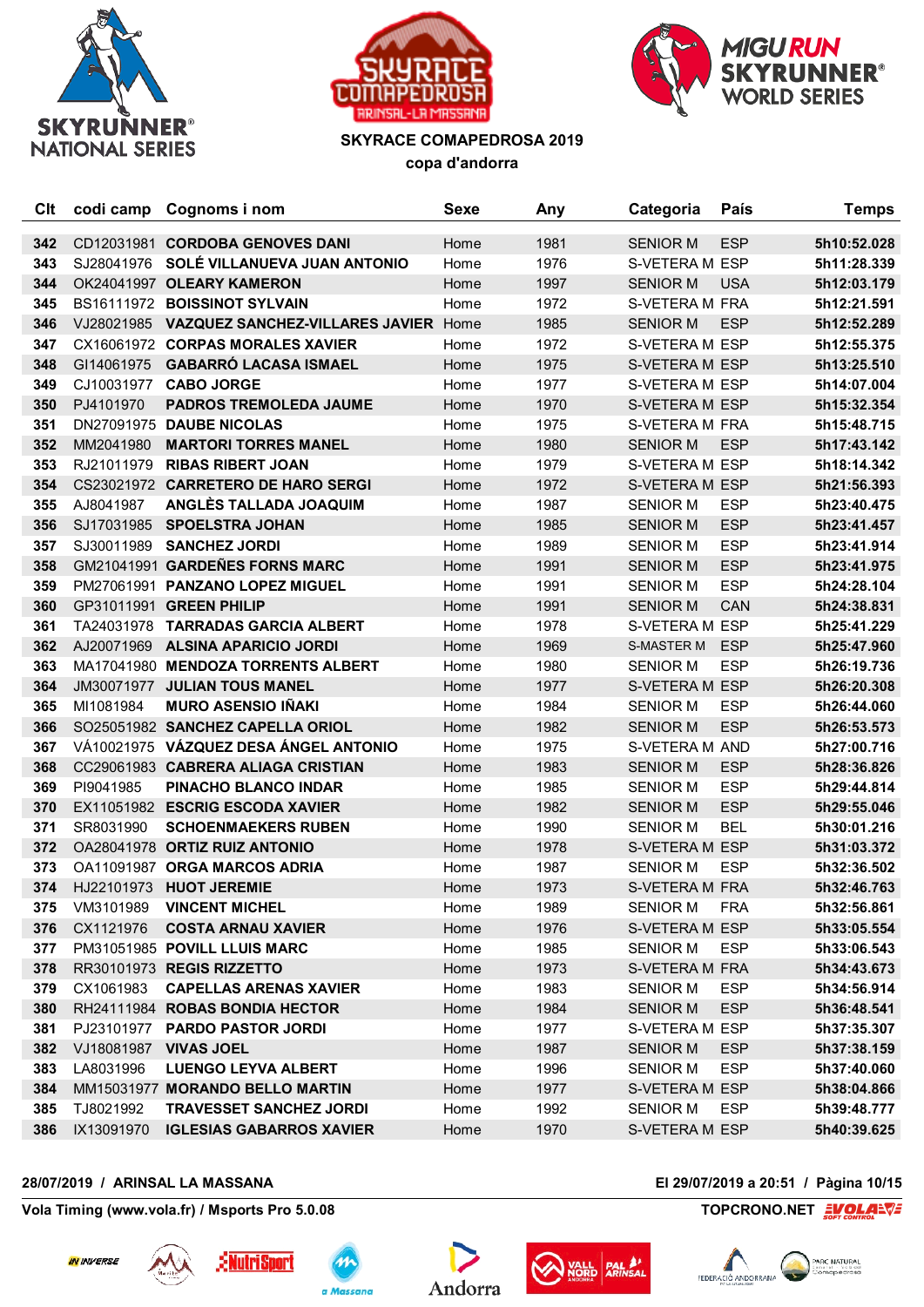





| Clt |            | codi camp Cognoms i nom                | Sexe | Any  | Categoria         | País       | <b>Temps</b> |
|-----|------------|----------------------------------------|------|------|-------------------|------------|--------------|
| 387 |            | GJ22051993 GARCIA-BRIOLES BUENO JORGE  | Home | 1993 | <b>SENIOR M</b>   | <b>ESP</b> | 5h41:18.767  |
| 388 |            | SS12121979 SÁNCHEZ MORALES SALVADOR    | Home | 1979 | S-VETERA M ESP    |            | 5h43:37.216  |
| 389 | VJ28121986 | <b>VELLERINO GARCÍA JUAN MANUEL</b>    | Home | 1986 | <b>SENIOR M</b>   | <b>ESP</b> | 5h43:51.480  |
| 390 |            | NP24091983 NOWAK PIERRICK              | Home | 1983 | <b>SENIOR M</b>   | <b>FRA</b> | 5h44:23.051  |
| 391 |            | AB16031975 ANDRES HERNANDEZ BENJAMIN   | Home | 1975 | S-VETERA M ESP    |            | 5h45:41.057  |
| 392 | MG1101994  | <b>MORGADO MATEU GERARD</b>            | Home | 1994 | <b>SENIOR M</b>   | <b>ESP</b> | 5h45:42.262  |
| 393 | NP28091985 | <b>NAVARRO PATRIC</b>                  | Home | 1985 | <b>SENIOR M</b>   | <b>ESP</b> | 5h46:00.884  |
| 394 |            | MP15041976 MUGICA PERE                 | Home | 1976 | S-VETERA M ESP    |            | 5h46:55.183  |
| 395 | MA6031973  | <b>MUÑOZ SANCHEZ ANTONIO</b>           | Home | 1973 | S-VETERA M ESP    |            | 5h47:04.698  |
| 396 | SI10021979 | <b>SUAREZ IVAN</b>                     | Home | 1979 | S-VETERA M ESP    |            | 5h47:39.988  |
| 397 | JJ8081973  | <b>JANES SAEZ JORGE</b>                | Home | 1973 | S-VETERA M ESP    |            | 5h48:06.305  |
| 398 | MJ7011977  | <b>MARTINEZ ALVAREZ JAVIER</b>         | Home | 1977 | S-VETERA M ESP    |            | 5h48:06.372  |
| 399 | AC7051961  | <b>ARRANZ FERNANDEZ CESAR</b>          | Home | 1961 | <b>S-MASTER M</b> | <b>ESP</b> | 5h48:52.832  |
| 400 | BS22031978 | <b>BENITO DE LA ENCARNACION SAMUEL</b> | Home | 1978 | S-VETERA M ESP    |            | 5h49:35.166  |
| 401 | JV11011986 | <b>JOANA CALAVIA VICTOR</b>            | Home | 1986 | <b>SENIOR M</b>   | <b>ESP</b> | 5h50:03.054  |
| 402 |            | GM13051981 GEHRKE MICHAEL              | Home | 1981 | <b>SENIOR M</b>   | <b>DNK</b> | 5h52:11.872  |
| 403 |            | EP30121969 ERIKSSON PER                | Home | 1969 | <b>S-MASTER M</b> | <b>SWE</b> | 5h52:35.141  |
| 404 | GJ7101971  | <b>GIL GIL JOSEP</b>                   | Home | 1971 | S-VETERA M ESP    |            | 5h52:50.376  |
| 405 | RI12051985 | RODRÍGUEZ SANCHEZ ISMAEL               | Home | 1985 | <b>SENIOR M</b>   | <b>ESP</b> | 5h53:26.201  |
| 406 |            | ND19091992 NOVA FERRÁNDIZ DANIEL       | Home | 1992 | <b>SENIOR M</b>   | <b>ESP</b> | 5h53:44.082  |
| 407 | RG6101974  | <b>ROJAS GUS</b>                       | Home | 1974 | S-VETERA M ESP    |            | 5h55:45.775  |
| 408 | GJ12051977 | <b>GIRBES GALLEGO JOSE RAMON</b>       | Home | 1977 | S-VETERA M ESP    |            | 5h56:22.404  |
| 409 | FJ11051984 | <b>FERNANDEZ HEREDIA JOSE BENITO</b>   | Home | 1984 | <b>SENIOR M</b>   | <b>ESP</b> | 5h57:52.615  |
| 410 | RF6061970  | <b>ROS FRÉDÉRIC</b>                    | Home | 1970 | S-VETERA M FRA    |            | 5h59:15.964  |
| 411 |            | RS13091984 RODRIGUEZ RUIZ SERGI        | Home | 1984 | <b>SENIOR M</b>   | <b>ESP</b> | 6h01:43.445  |
| 412 | GC2021965  | <b>GALVEZ GARCÍA CARL</b>              | Home | 1965 | <b>S-MASTER M</b> | <b>ESP</b> | 6h03:23.454  |
| 413 |            | DA20111984 DE CABO TEJERINA ALVARO     | Home | 1984 | <b>SENIOR M</b>   | <b>ESP</b> | 6h10:19.479  |
| 414 |            | PL28071976 PAYET I TULLA LLUÍS         | Home | 1976 | S-VETERA M ESP    |            | 6h10:53.846  |
| 415 |            | BR19121970 BATALLA MUÑOZ RAMON         | Home | 1970 | S-VETERA M ESP    |            | 6h14:20.551  |
| 416 |            | MP14021990 MAS RIBERA POL              | Home | 1990 | <b>SENIOR M</b>   | <b>ESP</b> | 6h14:32.792  |
| 417 |            | MB10101991 MAS RIBERA BRU              | Home | 1991 | <b>SENIOR M</b>   | <b>ESP</b> | 6h14:32.855  |
| 418 | SD15051981 | <b>SALDAÑA LOPEZ DARIO</b>             | Home | 1981 | <b>SENIOR M</b>   | <b>ESP</b> | 6h19:59.360  |
| 419 | RA2021973  | <b>RAMON GONZALEZ ALVARO</b>           | Home | 1973 | S-VETERA M ESP    |            | 6h21:40.511  |
| 420 | DJ4031981  | DE LA VEGA ARUS JORDI                  | Home | 1981 | <b>SENIOR M</b>   | <b>ESP</b> | 6h21:40.612  |
| 421 |            | CK13081974 CASADO MONTSE KIM           | Home | 1974 | S-VETERA M ESP    |            | 6h22:04.604  |
| 422 |            | JD26121965 JAMES DANIEL                | Home | 1965 | S-MASTER M GBR    |            | 6h26:09.757  |
| 423 |            | VM5081984 VERDAGUER MARC               | Home | 1984 | <b>SENIOR M</b>   | <b>ESP</b> | 6h26:15.597  |
| 424 |            | LS12061978 LEGAL SEBASTIÁN EDUARDO     | Home | 1978 | S-VETERA M ESP    |            | 6h43:18.343  |
| 425 |            | PM21121994 PALAU Marc                  | Home | 1984 | <b>SENIOR M</b>   |            | 6h44:47.246  |
| 426 |            | DR17041983 DUPUIS REMI                 | Home | 1983 | SENIOR M          | FRA        | 6h49:55.348  |

## **S-VETERA F**

|                   |                           | ER11101975 ESPAÑOL BADA ROSER                  |           | Dona     | 1975 | S-VETERA F ESP                                               | 3h39:27.988    |
|-------------------|---------------------------|------------------------------------------------|-----------|----------|------|--------------------------------------------------------------|----------------|
| 28/07/2019 /      | <b>ARINSAL LA MASSANA</b> |                                                |           |          |      | El 29/07/2019 a 20:51 / Pàgina 11/15                         |                |
|                   |                           | Vola Timing (www.vola.fr) / Msports Pro 5.0.08 |           |          |      | <b>TOPCRONO.NET</b>                                          | <b>EVOLARS</b> |
| <b>IN INVERSE</b> | Moritz                    | <u> :ENutriSport</u>                           | a Massana | ⊶dorro - |      | <b>PALA!</b><br>FEDERACIÓ ANDORRAN<br><b>DE MUNICIPALISM</b> | PARC NATURAL   |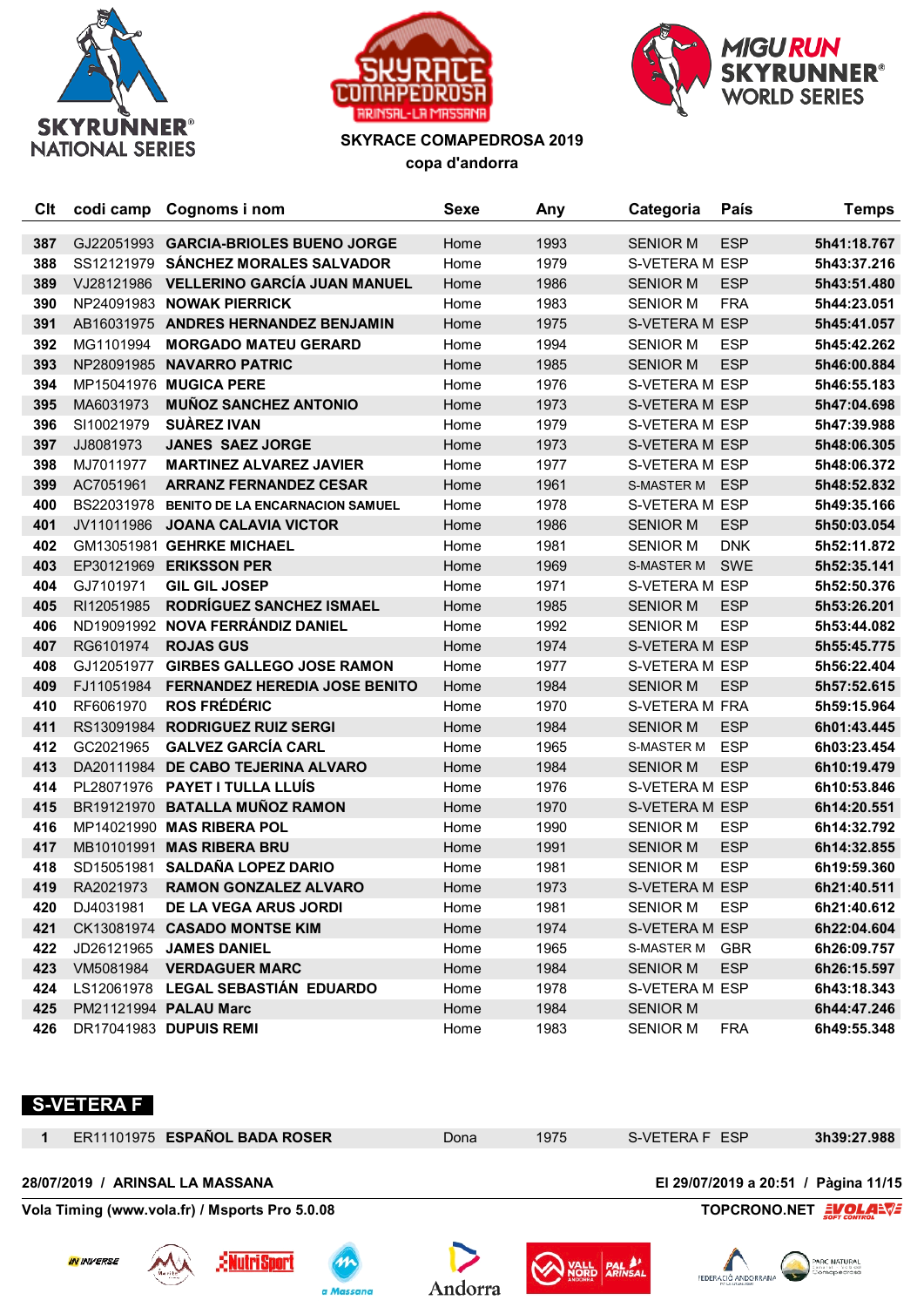





| Clt            | codi camp  | Cognoms i nom                        | Sexe | Any  | Categoria      | <b>País</b> | Temps       |
|----------------|------------|--------------------------------------|------|------|----------------|-------------|-------------|
|                |            |                                      |      |      |                |             |             |
| $\overline{2}$ | PI25031977 | <b>PARRILLA NOVA IMMA</b>            | Dona | 1977 | S-VETERA F AND |             | 3h46:45.783 |
| 3              | CA9051979  | <b>CINDEA ANCA</b>                   | Dona | 1979 | S-VETERA F ESP |             | 4h19:41.258 |
| 4              |            | OB24011976 ORTIZ RUIZ BELINDA        | Dona | 1976 | S-VETERA F ESP |             | 4h31:28.346 |
| 5.             |            | CM16051970 CASAS MENA MARIA JESUS    | Dona | 1970 | S-VETERA F FSP |             | 4h41:16.518 |
| 6              |            | GM30011977 GISTAS ALBALATE MARTA     | Dona | 1977 | S-VETERA F FSP |             | 4h43:31.930 |
|                |            | GN19011976 GUTIERREZ DOMENECH NOELIA | Dona | 1976 | S-VETERA F FSP |             | 4h53:02.820 |
| 8              |            | HC21051972 HERNANDEZ CELINE          | Dona | 1972 | S-VETERA F FRA |             | 5h01:23.088 |
| 9              |            | AM11031974 ASENSIO GARCIA MONTSE     | Dona | 1974 | S-VETERA F ESP |             | 5h32:41.595 |
| 10             |            | SM29061978 SUBILS TORRAS MERCE       | Dona | 1978 | S-VETERA F ESP |             | 5h38:15.393 |
| 11             | CR18041971 | <b>CORTES SANCHEZ ROSA</b>           | Dona | 1971 | S-VETERA F ESP |             | 5h46:28.144 |
| 12             | OS8061974  | <b>ORRIOLS CUESTA SONIA</b>          | Dona | 1974 | S-VETERA F ESP |             | 5h51:29.213 |

## **S-VETERA M**

| 1              |            | CO10071979 CASAL MIR OSCAR                 | Home | 1979 | S-VETERA M AND        | 2h54:04.499 |
|----------------|------------|--------------------------------------------|------|------|-----------------------|-------------|
| $\mathbf{2}$   | PA6071979  | <b>PUJOL GARCIA ALBERT</b>                 | Home | 1979 | S-VETERA M ESP        | 2h56:34.161 |
| 3              | TI10031977 | <b>TEJERO VAZQUEZ IVÁN</b>                 | Home | 1977 | S-VETERA M ESP        | 2h59:11.866 |
| 4              | LI24061978 | <b>LETAMENDI ANDUEZA IBAN</b>              | Home | 1978 | S-VETERA M ESP        | 3h00:52.509 |
| 5              | DQ6111976  | <b>DURAN PRADAS QUIM</b>                   | Home | 1976 | S-VETERA M ESP        | 3h09:06.466 |
| 6              | SN7121972  | <b>SEGOVIA ALIAS NINI</b>                  | Home | 1972 | S-VETERA M ESP        | 3h12:16.008 |
| $\overline{7}$ | OS14101971 | <b>OBAYA FERNANDEZ SANTI</b>               | Home | 1971 | S-VETERA M ESP        | 3h13:25.115 |
| 8              | BJ29101972 | <b>BAZURTO ROMERO JAVIER</b>               | Home | 1972 | S-VETERA M ESP        | 3h14:38.048 |
| 9              | VJ27021979 | <b>VIVES BOSCH JACINT</b>                  | Home | 1979 | S-VETERA M AND        | 3h18:07.997 |
| 10             | PJ13081978 | PINILLA ALVAREZ JUANJO                     | Home | 1978 | S-VETERA M ESP        | 3h22:53.180 |
| 11             | IU10021976 | <b>INTXAURRAGA PUJANA UNAI</b>             | Home | 1976 | S-VETERA M ESP        | 3h26:01.013 |
| 12             | BJ28041977 | <b>BIELSA BEL JAVI</b>                     | Home | 1977 | S-VETERA M ESP        | 3h33:16.947 |
| 13             | DJ23111978 | <b>DORCA TARRUELLA JORDI</b>               | Home | 1978 | S-VETERA M ESP        | 3h35:28.113 |
| 14             | SE10041979 | <b>SANTAMARIA MARTINEZ ENRIQUE</b>         | Home | 1979 | S-VETERA M ESP        | 3h37:13.533 |
| 15             |            | MM28121978 MARTINEZ HERNANDEZ MIQUEL ANGEL | Home | 1978 | S-VETERA M ESP        | 3h39:01.806 |
| 16             | RF3031979  | <b>ROCABRUNA MARTINEZ FRANCESC</b>         | Home | 1979 | S-VETERA M ESP        | 3h40:07.177 |
| 17             | IM5011978  | <b>IBAÑEZ GRAU MIGUEL</b>                  | Home | 1978 | <b>S-VETERA M ESP</b> | 3h47:14.390 |
| 18             | QJ28101977 | QUIROGA JOSE                               | Home | 1977 | S-VETERA M ARG        | 3h50:19.141 |
| 19             |            | MM30071978 MENDEZ DIAZ MIGUEL              | Home | 1978 | S-VETERA M ESP        | 3h55:31.394 |
| 20             |            | MJ19031976 MARTIN DIAZ JAVIER              | Home | 1976 | S-VETERA M ESP        | 3h56:31.197 |
| 21             | RV27041977 | <b>ROIG RODRIGUEZ VICENTE</b>              | Home | 1977 | S-VETERA M ESP        | 3h56:54.546 |
| 22             | PJ27071974 | <b>PUJANTELL CABANAS JORDI</b>             | Home | 1974 | S-VETERA M ESP        | 3h58:11.547 |
| 23             |            | RA19021976 RECASENS ROURA ALBERT           | Home | 1976 | S-VETERA M ESP        | 3h58:30.280 |
| 24             |            | MK23041977 MATAS AGUILERA KIKO             | Home | 1977 | S-VETERA M ESP        | 3h59:00.048 |
| 25             | MI21081970 | <b>MARTINEZ DE LAHIDALGA VILLAR IÑIGO</b>  | Home | 1970 | S-VETERA M ESP        | 3h59:35.369 |
| 26             |            | CM23031978 CODINA CAPDEVILA MARC           | Home | 1978 | S-VETERA M ESP        | 4h00:39.963 |
| 27             |            | DC21101974 DE LA VIUDA AGUILAR CARLES      | Home | 1974 | S-VETERA M ESP        | 4h01:04.965 |
| 28             |            | KF31071977 KHTIRA LAZIZI FARID             | Home | 1977 | S-VETERA M ESP        | 4h01:33.419 |
| 29             |            | VD18061973 VALLECILLO PEIRO DAVID          | Home | 1973 | S-VETERA M AND        | 4h01:58.378 |
| 30             | DG6081975  | <b>DE VLUGT GABRIEL</b>                    | Home | 1975 | S-VETERA M ESP        | 4h02:55.569 |

## **28/07/2019 / ARINSAL LA MASSANA El 29/07/2019 a 20:51 / Pàgina 12/15**

**Vola Timing (www.vola.fr) / Msports Pro 5.0.08 TOPCRONO.NET**  $\frac{2VOL}{S}$ 











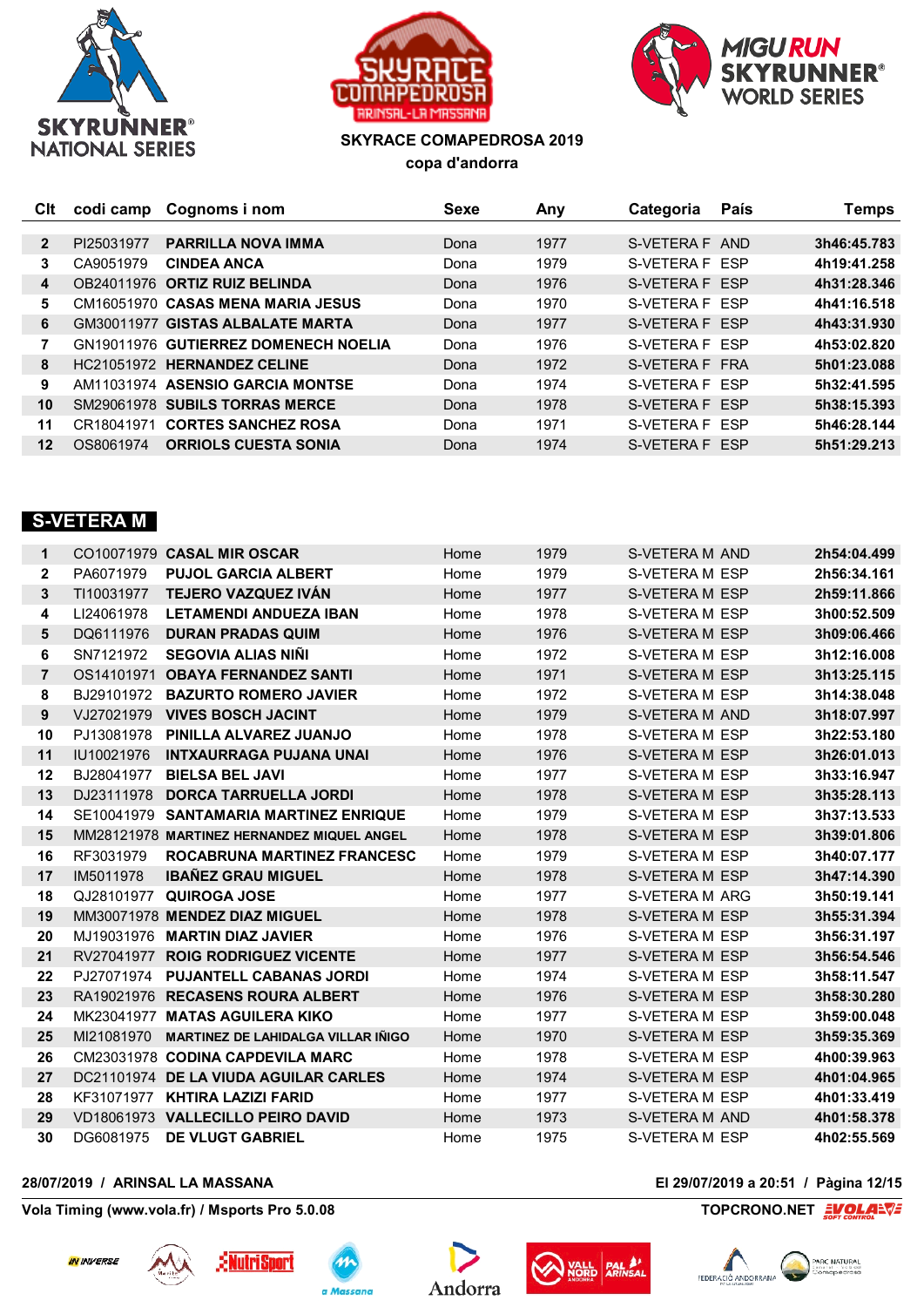





| Clt | codi camp  | Cognoms i nom                         | <b>Sexe</b> | Any  | Categoria             | País | <b>Temps</b> |
|-----|------------|---------------------------------------|-------------|------|-----------------------|------|--------------|
| 31  | MA4091978  | <b>MADRID LOPEZ ALFONSO</b>           | Home        | 1978 | <b>S-VETERA M ESP</b> |      | 4h03:16.849  |
| 32  | HI18091979 | <b>HERNANDEZ MORALES IVAN</b>         | Home        | 1979 | S-VETERA M ESP        |      | 4h03:28.352  |
| 33  |            | SX11091974 SOLE FABREGAT XAVIER       | Home        | 1974 | S-VETERA M ESP        |      | 4h03:41.650  |
| 34  | PJ16011973 | <b>PAGÈS PUIG JORDI</b>               | Home        | 1973 | S-VETERA M ESP        |      | 4h03:44.261  |
| 35  | PA9111972  | <b>PRAT SOLER ANTONI</b>              | Home        | 1972 | S-VETERA M ESP        |      | 4h08:31.729  |
| 36  |            | DS22011978 DE LA FUENTE PERNAS SERGIO | Home        | 1978 | S-VETERA M ESP        |      | 4h08:54.913  |
| 37  |            | LJ27091977 LEÓN FONTANALS JORGE       | Home        | 1977 | S-VETERA M ESP        |      | 4h11:09.774  |
| 38  |            | RM14121975 ROJAS MORALES MANUEL       | Home        | 1975 | S-VETERA M ESP        |      | 4h11:21.813  |
| 39  | CJ7071975  | <b>CALERO SANCHEZ JUAN BAUTISTA</b>   | Home        | 1975 | S-VETERA M ESP        |      | 4h14:32.513  |
| 40  | PE24091979 | PITERA CUENCA EMILIO                  | Home        | 1979 | S-VETERA M ESP        |      | 4h16:28.765  |
| 41  |            | PA19091979 PANA ANDREA                | Home        | 1979 | S-VETERA M ITA        |      | 4h17:08.806  |
| 42  | CC7121977  | <b>CINDEA COSMIN NICOLAE</b>          | Home        | 1977 | S-VETERA M ESP        |      | 4h20:23.170  |
| 43  | DJ9031977  | <b>DEJUAN MORA JORDI</b>              | Home        | 1977 | S-VETERA M ESP        |      | 4h20:29.949  |
| 44  |            | CS13021978 CABRÉ FORT SALVADOR        | Home        | 1978 | S-VETERA M ESP        |      | 4h21:31.771  |
| 45  | PM1041972  | <b>PAGES JUSTRIBÓ MIQUEL</b>          | Home        | 1972 | S-VETERA M AND        |      | 4h24:12.139  |
| 46  | CJ28041978 | <b>CERRO AMORES JORGE</b>             | Home        | 1978 | S-VETERA M AND        |      | 4h25:21.590  |
| 47  |            | DA30041978 DASKALOPOULOS ATHANASIOS   | Home        | 1978 | S-VETERA M GRE        |      | 4h25:52.755  |
| 48  | HM6061971  | <b>HOAREAU MICKAEL</b>                | Home        | 1971 | S-VETERA M FRA        |      | 4h26:03.398  |
| 49  | FM7071977  | <b>FREIXAS MARC</b>                   | Home        | 1977 | S-VETERA M ESP        |      | 4h26:06.321  |
| 50  |            | OC17091973 OPSAHL CHRISTIAN HAY       | Home        | 1973 | S-VETERA M NOR        |      | 4h27:42.146  |
| 51  | BJ4041978  | <b>BELMONTE SOLER JAVI</b>            | Home        | 1978 | S-VETERA M AND        |      | 4h32:42.178  |
| 52  | LC15091979 | <b>LLACUNA BELTRAN CRISTIAN</b>       | Home        | 1979 | S-VETERA M ESP        |      | 4h33:46.793  |
| 53  | MB8081977  | <b>MOREY GARAU BIEL ANGEL</b>         | Home        | 1977 | S-VETERA M ESP        |      | 4h33:49.188  |
| 54  |            | BM27091978 BENITEZ VILAJUANA MARC     | Home        | 1978 | S-VETERA M ESP        |      | 4h34:56.039  |
| 55  |            | YA23091977 YOUSEFI ASAAD              | Home        | 1977 | S-VETERA M ESP        |      | 4h36:29.837  |
| 56  | CS8101976  | <b>CORCUERA SOLDEVILA SERGI</b>       | Home        | 1976 | S-VETERA M ESP        |      | 4h39:16.857  |
| 57  |            | AF23021973 ALVEZ BARRERO FERNANDO     | Home        | 1973 | S-VETERA M ESP        |      | 4h41:30.886  |
| 58  | SS1031975  | <b>SANTOS LLAMAS SENI</b>             | Home        | 1975 | S-VETERA M ESP        |      | 4h42:09.570  |
| 59  |            | GD11091972 GARAT DAVID                | Home        | 1972 | S-VETERA M FRA        |      | 4h43:13.191  |
| 60  |            | ML10081975 MARFA LOIDI LLUIS          | Home        | 1975 | S-VETERA M ESP        |      | 4h43:41.851  |
| 61  |            | GJ11021978 GARCIA GONZALEZ JORGE      | Home        | 1978 | S-VETERA M ESP        |      | 4h46:03.991  |
| 62  | FM5081978  | <b>FUENTES RODRIGO MANUEL</b>         | Home        | 1978 | S-VETERA M ESP        |      | 4h47:17.173  |
| 63  |            | NM14091978 NAVARRO MORENO MIGUEL      | Home        | 1978 | S-VETERA M ESP        |      | 4h47:21.969  |
| 64  | CJ7121979  | <b>CORRAL JOSEP</b>                   | Home        | 1979 | S-VETERA M ESP        |      | 4h47:54.834  |
| 65  |            | BX16061972 BAEZA RECHE XAVI           | Home        | 1972 | S-VETERA M ESP        |      | 4h48:09.288  |
| 66  |            | GS28071975 GARCIA FERNANDEZ SERGI     | Home        | 1975 | S-VETERA M ESP        |      | 4h51:06.274  |
| 67  | MJ7041975  | <b>MARQUEZ JOSEP ANTON</b>            | Home        | 1975 | S-VETERA M ESP        |      | 4h51:32.257  |
| 68  |            | EE14111970 ESCOLANO PÉREZ EULOGIO     | Home        | 1970 | S-VETERA M ESP        |      | 4h51:57.837  |
| 69  |            | CV25091976 CREMADES NAVARRO VÍCTOR    | Home        | 1976 | S-VETERA M ESP        |      | 4h51:57.966  |
| 70  | SD6041976  | <b>SEGOVIA ALIAS DAVID</b>            | Home        | 1976 | S-VETERA M ESP        |      | 4h54:02.735  |
| 71  | JJ3101977  | <b>JIMENEZ BARRANCO JOSE ANTONIO</b>  | Home        | 1977 | S-VETERA M ESP        |      | 4h54:04.466  |
| 72  |            | DF24021975 DOMENECH FAGEDA FERRAN     | Home        | 1975 | S-VETERA M ESP        |      | 4h58:15.680  |
| 73  | SS4081970  | <b>SELLENT CIRERA SANTI</b>           | Home        | 1970 | S-VETERA M ESP        |      | 4h58:21.271  |
| 74  |            | MJ13031978 MARTÍNEZ TELLO JOSE ANGEL  | Home        | 1978 | S-VETERA M ESP        |      | 4h59:23.709  |
| 75  | CJ7091971  | <b>COLERA GOSET JORDI</b>             | Home        | 1971 | S-VETERA M ESP        |      | 4h59:28.264  |

## **28/07/2019 / ARINSAL LA MASSANA El 29/07/2019 a 20:51 / Pàgina 13/15**

**Vola Timing (www.vola.fr) / Msports Pro 5.0.08 TOPCRONO.NET** 











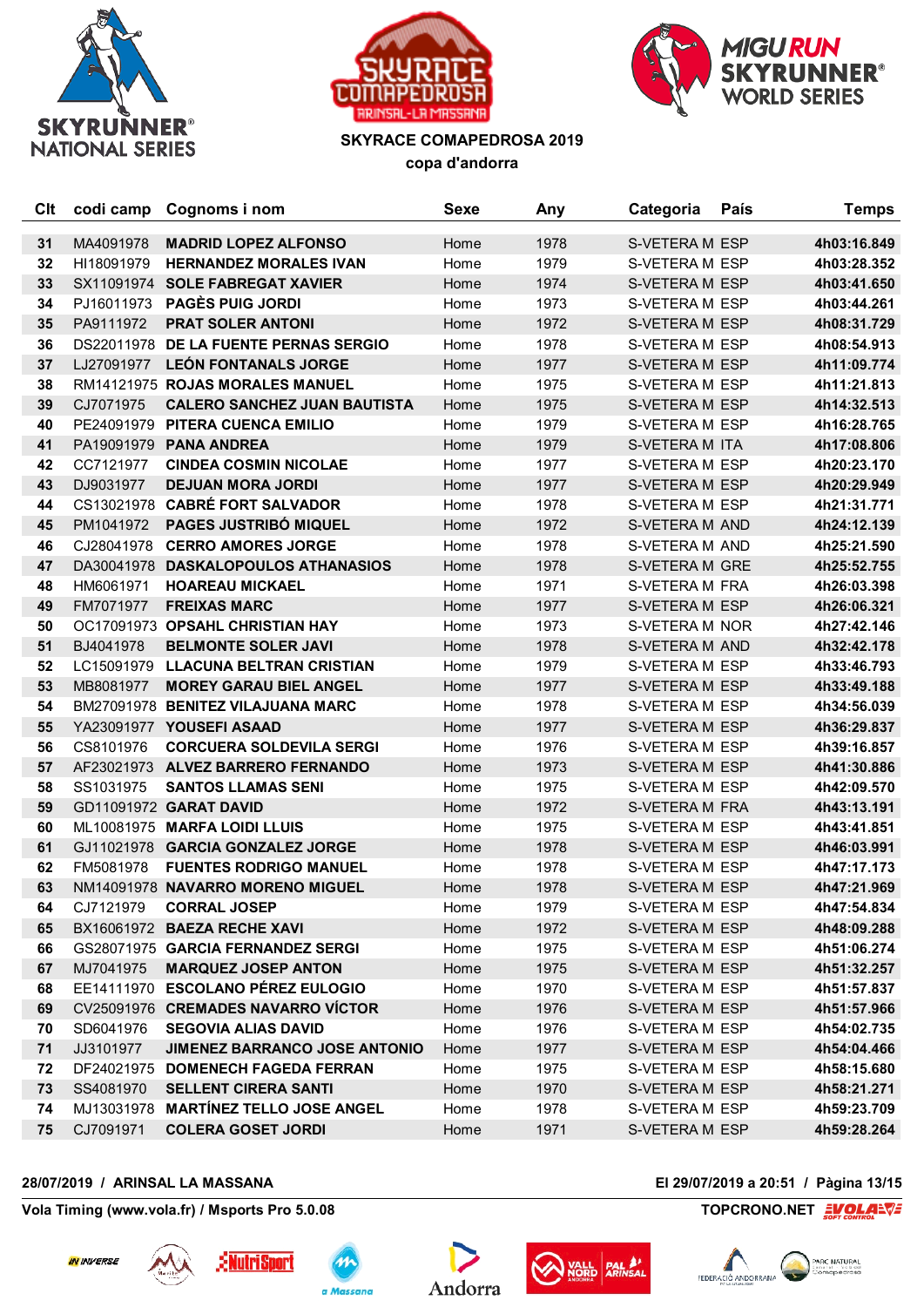





| Clt | codi camp  | Cognoms i nom                              | <b>Sexe</b> | Any  | Categoria      | País | <b>Temps</b> |
|-----|------------|--------------------------------------------|-------------|------|----------------|------|--------------|
| 76  |            | MJ30111972 MORENO GARCIA JORDI             | Home        | 1972 | S-VETERA M ESP |      | 5h01:01.888  |
| 77  | RM7031977  | <b>RENIU MARC</b>                          | Home        | 1977 | S-VETERA M ESP |      | 5h01:19.800  |
| 78  | JD2101979  | <b>JAIJO TORRES DANI</b>                   | Home        | 1979 | S-VETERA M ESP |      | 5h01:22.556  |
| 79  |            | CF31101979 CASTELLO DENIA FRAN             | Home        | 1979 | S-VETERA M ESP |      | 5h01:22.895  |
| 80  | GP6101978  | <b>GIMÉNEZ MARTÍNEZ PAU</b>                | Home        | 1978 | S-VETERA M ESP |      | 5h04:18.649  |
| 81  |            | GT10061977 GUARINO CAMPOS TONI             | Home        | 1977 | S-VETERA M ESP |      | 5h06:05.381  |
| 82  |            | GS16111979 GIRBES GALLEGO SERGIO           | Home        | 1979 | S-VETERA M ESP |      | 5h06:55.737  |
| 83  |            | EU23061976 ELORZA GARAYO URKO              | Home        | 1976 | S-VETERA M ESP |      | 5h07:12.216  |
| 84  |            | SV26081974 SAA CARRASCO VICENT             | Home        | 1974 | S-VETERA M ESP |      | 5h07:53.216  |
| 85  | PG2091978  | <b>PAL GABOR</b>                           | Home        | 1978 | S-VETERA M GBR |      | 5h08:37.503  |
| 86  | SJ28041976 | SOLÉ VILLANUEVA JUAN ANTONIO               | Home        | 1976 | S-VETERA M ESP |      | 5h11:28.339  |
| 87  |            | BS16111972 BOISSINOT SYLVAIN               | Home        | 1972 | S-VETERA M FRA |      | 5h12:21.591  |
| 88  |            | CX16061972 CORPAS MORALES XAVIER           | Home        | 1972 | S-VETERA M ESP |      | 5h12:55.375  |
| 89  | GI14061975 | <b>GABARRÓ LACASA ISMAEL</b>               | Home        | 1975 | S-VETERA M ESP |      | 5h13:25.510  |
| 90  |            | CJ10031977 CABO JORGE                      | Home        | 1977 | S-VETERA M ESP |      | 5h14:07.004  |
| 91  | PJ4101970  | <b>PADROS TREMOLEDA JAUME</b>              | Home        | 1970 | S-VETERA M ESP |      | 5h15:32.354  |
| 92  |            | DN27091975 DAUBE NICOLAS                   | Home        | 1975 | S-VETERA M FRA |      | 5h15:48.715  |
| 93  |            | RJ21011979 RIBAS RIBERT JOAN               | Home        | 1979 | S-VETERA M ESP |      | 5h18:14.342  |
| 94  |            | CS23021972 CARRETERO DE HARO SERGI         | Home        | 1972 | S-VETERA M ESP |      | 5h21:56.393  |
| 95  |            | TA24031978 TARRADAS GARCIA ALBERT          | Home        | 1978 | S-VETERA M ESP |      | 5h25:41.229  |
| 96  |            | JM30071977 JULIAN TOUS MANEL               | Home        | 1977 | S-VETERA M ESP |      | 5h26:20.308  |
| 97  |            | VÁ10021975 VÁZQUEZ DESA ÁNGEL ANTONIO      | Home        | 1975 | S-VETERA M AND |      | 5h27:00.716  |
| 98  |            | OA28041978 ORTIZ RUIZ ANTONIO              | Home        | 1978 | S-VETERA M ESP |      | 5h31:03.372  |
| 99  |            | HJ22101973 HUOT JEREMIE                    | Home        | 1973 | S-VETERA M FRA |      | 5h32:46.763  |
| 100 | CX1121976  | <b>COSTA ARNAU XAVIER</b>                  | Home        | 1976 | S-VETERA M ESP |      | 5h33:05.554  |
| 101 |            | RR30101973 REGIS RIZZETTO                  | Home        | 1973 | S-VETERA M FRA |      | 5h34:43.673  |
| 102 | PJ23101977 | <b>PARDO PASTOR JORDI</b>                  | Home        | 1977 | S-VETERA M ESP |      | 5h37:35.307  |
| 103 |            | MM15031977 MORANDO BELLO MARTIN            | Home        | 1977 | S-VETERA M ESP |      | 5h38:04.866  |
| 104 | IX13091970 | <b>IGLESIAS GABARROS XAVIER</b>            | Home        | 1970 | S-VETERA M ESP |      | 5h40:39.625  |
| 105 |            | SS12121979 SÁNCHEZ MORALES SALVADOR        | Home        | 1979 | S-VETERA M ESP |      | 5h43:37.216  |
| 106 |            | AB16031975 ANDRES HERNANDEZ BENJAMIN       | Home        | 1975 | S-VETERA M ESP |      | 5h45:41.057  |
| 107 |            | MP15041976 MUGICA PERE                     | Home        | 1976 | S-VETERA M ESP |      | 5h46:55.183  |
| 108 | MA6031973  | <b>MUÑOZ SANCHEZ ANTONIO</b>               | Home        | 1973 | S-VETERA M ESP |      | 5h47:04.698  |
| 109 | SI10021979 | <b>SUAREZ IVAN</b>                         | Home        | 1979 | S-VETERA M ESP |      | 5h47:39.988  |
| 110 | JJ8081973  | <b>JANES SAEZ JORGE</b>                    | Home        | 1973 | S-VETERA M ESP |      | 5h48:06.305  |
| 111 | MJ7011977  | <b>MARTINEZ ALVAREZ JAVIER</b>             | Home        | 1977 | S-VETERA M ESP |      | 5h48:06.372  |
| 112 |            | BS22031978 BENITO DE LA ENCARNACION SAMUEL | Home        | 1978 | S-VETERA M ESP |      | 5h49:35.166  |
| 113 | GJ7101971  | <b>GIL GIL JOSEP</b>                       | Home        | 1971 | S-VETERA M ESP |      | 5h52:50.376  |
| 114 | RG6101974  | <b>ROJAS GUS</b>                           | Home        | 1974 | S-VETERA M ESP |      | 5h55:45.775  |
| 115 | GJ12051977 | <b>GIRBES GALLEGO JOSE RAMON</b>           | Home        | 1977 | S-VETERA M ESP |      | 5h56:22.404  |
| 116 | RF6061970  | <b>ROS FRÉDÉRIC</b>                        | Home        | 1970 | S-VETERA M FRA |      | 5h59:15.964  |
| 117 | PL28071976 | <b>PAYET I TULLA LLUÍS</b>                 | Home        | 1976 | S-VETERA M ESP |      | 6h10:53.846  |
| 118 |            | BR19121970 BATALLA MUÑOZ RAMON             | Home        | 1970 | S-VETERA M ESP |      | 6h14:20.551  |
| 119 | RA2021973  | <b>RAMON GONZALEZ ALVARO</b>               | Home        | 1973 | S-VETERA M ESP |      | 6h21:40.511  |
| 120 |            | CK13081974 CASADO MONTSE KIM               | Home        | 1974 | S-VETERA M ESP |      | 6h22:04.604  |

## **28/07/2019 / ARINSAL LA MASSANA El 29/07/2019 a 20:51 / Pàgina 14/15**

**Vola Timing (www.vola.fr) / Msports Pro 5.0.08 TOPCRONO.NET**